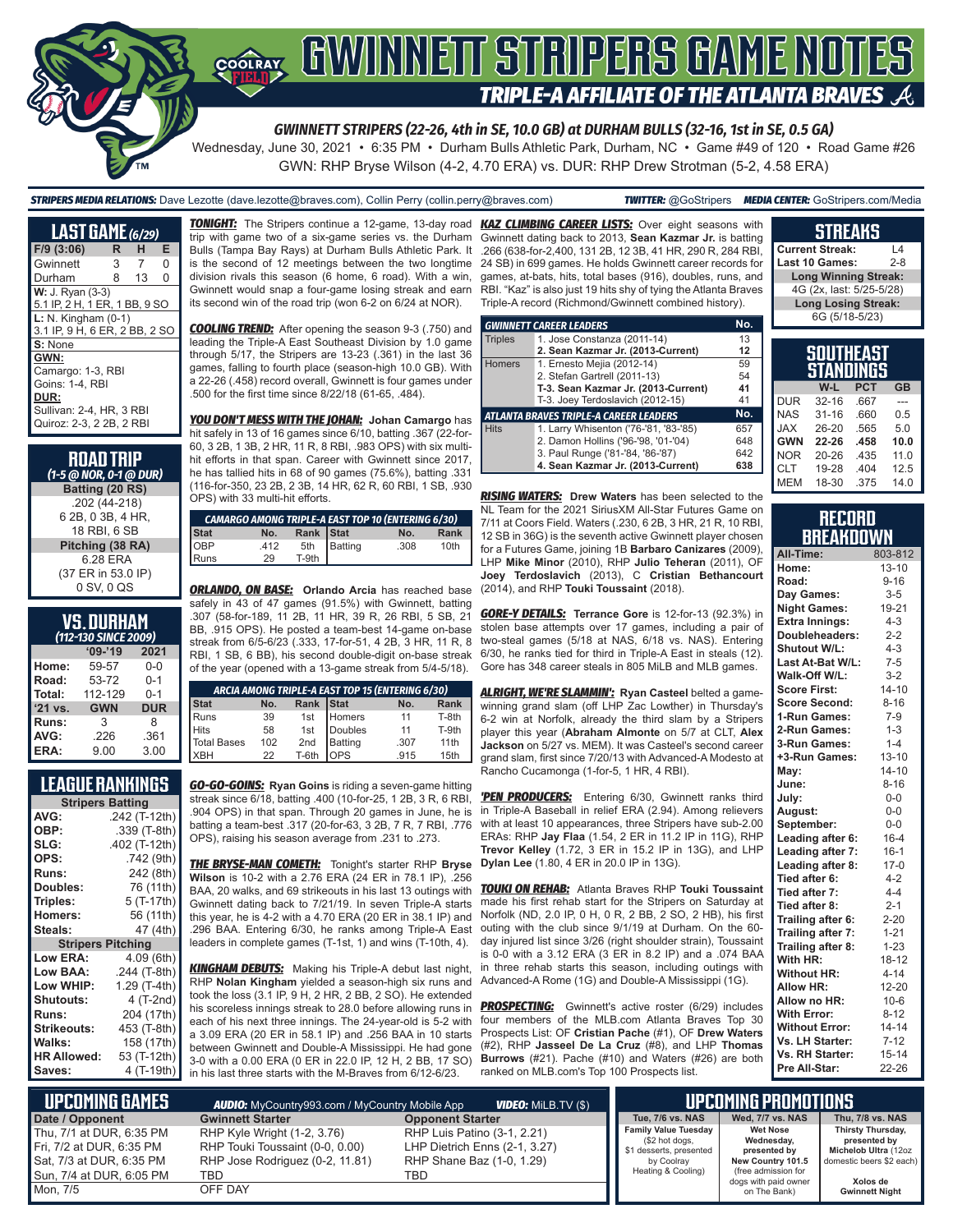

| <b>MANAGER MATT TUIASOSOPO</b>                                                                                                                                                                                                                                                                                                                                                                                                                                                                                                                                                                                                                                                                                                                                                                                                                                                                                                                                                                                                                                                                                                                                                                                                                              | <b>VS. 2021 OPPONENTS</b>                                                                                                                                                                                                                                                                                                                                                                                                                                                                                                                                                                                                                                                                                                                                                                                                                                                                                   |
|-------------------------------------------------------------------------------------------------------------------------------------------------------------------------------------------------------------------------------------------------------------------------------------------------------------------------------------------------------------------------------------------------------------------------------------------------------------------------------------------------------------------------------------------------------------------------------------------------------------------------------------------------------------------------------------------------------------------------------------------------------------------------------------------------------------------------------------------------------------------------------------------------------------------------------------------------------------------------------------------------------------------------------------------------------------------------------------------------------------------------------------------------------------------------------------------------------------------------------------------------------------|-------------------------------------------------------------------------------------------------------------------------------------------------------------------------------------------------------------------------------------------------------------------------------------------------------------------------------------------------------------------------------------------------------------------------------------------------------------------------------------------------------------------------------------------------------------------------------------------------------------------------------------------------------------------------------------------------------------------------------------------------------------------------------------------------------------------------------------------------------------------------------------------------------------|
| Matt Tuiasosopo is in his first season as Gwinnett manager and his third season<br>as a coach in the Atlanta Braves organization in 2021. He was named the seventh<br>manager in team history on 3/30/21. Tuiasosopo is both the youngest manager in<br>team history (turned 35 on 5/10) and the first former Gwinnett player to manage the<br>club (hit .221 with 19 HR, 73 RBI in 178 games from 2016-17).<br>Tuiasosopo made his managerial debut in 2019 with Class-A Rome, leading the club<br>to a 65-74 record and earning Atlanta's Bobby Cox Award for minor league manager<br>of the year. He was set to return to Rome in 2020, but was reassigned to the Braves                                                                                                                                                                                                                                                                                                                                                                                                                                                                                                                                                                                 | Home<br>Home<br><b>Road</b><br>Total<br><b>Total</b><br>Road<br><b>CHA</b><br>COL<br>$5 - 1$<br>$5 - 1$<br>$\sim$<br>---<br>---<br>$---$<br><b>DUR</b><br>LOU<br>$4 - 2$<br>$0 - 1$<br>$0 - 1$<br>$4 - 2$<br>---<br>---<br><b>JAX</b><br>$1 - 5$<br><b>MW DIV</b><br>$4 - 2$<br>$0-0$<br>$4 - 2$<br>$1 - 5$<br>---<br><b>MEM</b><br>$3 - 3$<br>$5 - 1$<br>$8 - 4$<br><b>NAS</b><br>$3 - 2$<br>$0-6$<br>$3 - 8$<br>NOR<br>$1 - 5$<br>$1 - 5$<br>$\overline{a}$<br><b>SE DIV</b><br>$9 - 16$<br>$18 - 24$<br>$9-8$                                                                                                                                                                                                                                                                                                                                                                                            |
| Alternate Site at Coolray Field once the MiLB season was canceled.                                                                                                                                                                                                                                                                                                                                                                                                                                                                                                                                                                                                                                                                                                                                                                                                                                                                                                                                                                                                                                                                                                                                                                                          | LAST AT-BAT WINS (7)                                                                                                                                                                                                                                                                                                                                                                                                                                                                                                                                                                                                                                                                                                                                                                                                                                                                                        |
| W-L<br><b>PCT</b><br>Tuiasosopo's Managerial Career<br><b>Games</b><br><b>Playoffs</b><br>With Gwinnett (1 Season):<br>48<br>22-26<br>.458<br>0                                                                                                                                                                                                                                                                                                                                                                                                                                                                                                                                                                                                                                                                                                                                                                                                                                                                                                                                                                                                                                                                                                             | The Stripers are 7-5 (.583) in games decided in the last at-bat in 2021.                                                                                                                                                                                                                                                                                                                                                                                                                                                                                                                                                                                                                                                                                                                                                                                                                                    |
| MiLB Career (2 Seasons):<br>187<br>87-100<br>0<br>.465                                                                                                                                                                                                                                                                                                                                                                                                                                                                                                                                                                                                                                                                                                                                                                                                                                                                                                                                                                                                                                                                                                                                                                                                      | Date/Opponent<br><b>Score</b><br><b>Game-Winning Play</b><br>5/4 at Charlotte<br>10-9 (12th)<br>Almonte scores on E4 (Reynolds)                                                                                                                                                                                                                                                                                                                                                                                                                                                                                                                                                                                                                                                                                                                                                                             |
| All staff bios available in the 2021 Stripers Media Guide                                                                                                                                                                                                                                                                                                                                                                                                                                                                                                                                                                                                                                                                                                                                                                                                                                                                                                                                                                                                                                                                                                                                                                                                   | 5/9 at Charlotte<br>12-9 (10th)<br>Camargo RBI single<br>5/14 vs. Louisville<br>$2-1$ (8th)<br>Arcia 2-out solo HR                                                                                                                                                                                                                                                                                                                                                                                                                                                                                                                                                                                                                                                                                                                                                                                          |
| EJECTIONS (2)                                                                                                                                                                                                                                                                                                                                                                                                                                                                                                                                                                                                                                                                                                                                                                                                                                                                                                                                                                                                                                                                                                                                                                                                                                               | 5/16 vs. Louisville<br>5-4 (9th)*<br>Arcia walk-off solo HR<br>5/25 vs. Memphis<br>$2-1$ (9th) <sup>*</sup><br>Kazmar walk-off single                                                                                                                                                                                                                                                                                                                                                                                                                                                                                                                                                                                                                                                                                                                                                                       |
| Player/Coach<br>Date/Inning<br><b>Umpire</b><br>5/25 vs. MEM, 7th Inning<br><b>HP Clint Vondrak</b><br><b>Ryan Goins</b>                                                                                                                                                                                                                                                                                                                                                                                                                                                                                                                                                                                                                                                                                                                                                                                                                                                                                                                                                                                                                                                                                                                                    | 6/9-G2 at Memphis<br>$3-1$ (8th)<br>Waters RBI single<br>6/18 vs. Nashville<br>8-7 (10th)*<br>Arcia scores on E4 (Hiura on Lucroy FC)                                                                                                                                                                                                                                                                                                                                                                                                                                                                                                                                                                                                                                                                                                                                                                       |
| <b>MGR Matt Tuiasosopo</b><br>6/3 vs. JAX, 8th Inning<br><b>HP Alex Tosi</b>                                                                                                                                                                                                                                                                                                                                                                                                                                                                                                                                                                                                                                                                                                                                                                                                                                                                                                                                                                                                                                                                                                                                                                                | *Denotes "walk-off" win                                                                                                                                                                                                                                                                                                                                                                                                                                                                                                                                                                                                                                                                                                                                                                                                                                                                                     |
|                                                                                                                                                                                                                                                                                                                                                                                                                                                                                                                                                                                                                                                                                                                                                                                                                                                                                                                                                                                                                                                                                                                                                                                                                                                             |                                                                                                                                                                                                                                                                                                                                                                                                                                                                                                                                                                                                                                                                                                                                                                                                                                                                                                             |
| <b>TEAM DEFENSE (4TH IN TRIPLE-A EAST)</b><br>TC<br>G<br>PO<br><b>DP</b><br><b>PCT</b><br>A<br>Е<br><b>TP</b>                                                                                                                                                                                                                                                                                                                                                                                                                                                                                                                                                                                                                                                                                                                                                                                                                                                                                                                                                                                                                                                                                                                                               | <b>GWINNETT PLAYERS USED (51 IN 2021)</b><br>Kingham, Nolan<br>Position (22):<br>Pitchers (29):<br>Martinez. Carlos                                                                                                                                                                                                                                                                                                                                                                                                                                                                                                                                                                                                                                                                                                                                                                                         |
| 1707<br>434<br>.985<br>48<br>1247<br>26<br>48<br>1<br><b>PCT</b><br><b>SB</b><br><b>CS</b><br><b>PB</b><br>W-L<br><b>Catchers</b><br><b>ATT</b><br>.000<br>Casteel, Ryan<br>$\mathbf{1}$<br>0<br>$\mathbf{1}$<br>$\mathbf{1}$<br>$1 - 1$<br>3<br>.250<br>$\mathbf 0$<br>Jackson, Alex<br>$\mathbf{1}$<br>4<br>$6-4$<br>17<br>.190<br>Lucroy, Jonathan<br>4<br>21<br>$\mathbf 1$<br>$7 - 14$<br>Martinez, Carlos<br>3<br>$\boldsymbol{0}$<br>3<br>.000<br>$2 - 1$<br>$\mathbf{1}$<br>5<br>3<br>8<br>.375<br>Morales, Jonathan<br>$6-6$<br>29<br>8<br>37<br>Total:<br>.216<br>4<br>22-26<br>Waters (3), Ervin (2), Sanchez (2), Almonte (1),<br>Outfield Assists (9):<br>Inciarte $(1)$<br>Pitcher Pickoffs (1):<br>Muller (1)<br><b>Catcher Pickoffs (2):</b><br>Casteel (1), Jackson (1)                                                                                                                                                                                                                                                                                                                                                                                                                                                                    | Arano, Victor<br>Lee, Dylan<br>Almonte, Abraham<br>Morales, Jonathan<br>Biddle, Jesse<br>Lopez, Yoan<br>Arcia, Orlando<br>Pache, Cristian<br>Bradford, Chasen<br>Martin, Chris<br>Brugman, Jaycob<br>Sanchez, Yolmer<br>Burrows, Thomas<br>Muller, Kyle<br>Camargo, Johan<br>Snider, Travis<br>Chavez, Jesse<br>Newcomb, Sean<br>Casteel, Ryan<br>Unroe, Riley<br>Demeritte, Travis<br>Davidson, Tucker<br>Roark, Tanner<br>Waters, Drew<br>De La Cruz, Jasseel<br>Rodriguez, Jose<br>Ervin, Phillip<br>Edwards Jr., Carl<br>Santana, Edgar<br>Goins, Ryan<br>Gore, Terrance<br>Flaa, Jay<br>Tice, Ty<br>Toussaint, Touki<br>Heredia, Guillermo<br>Greene, Shane<br>Hernandez, Daysbel<br>Webb, Jacob<br>Inciarte, Ender<br>Horacek, Mitch<br>Wilson, Bryse<br>Jackson, Alex<br>Johnstone, Connor<br>Wright, Kyle<br>Kazmar Jr., Sean<br>Jones, Nate<br>Kipnis, Jason<br>Kelley, Trevor<br>Lucroy, Jonathan |
| <b>STARTS</b>                                                                                                                                                                                                                                                                                                                                                                                                                                                                                                                                                                                                                                                                                                                                                                                                                                                                                                                                                                                                                                                                                                                                                                                                                                               | Italics = Player no longer in Braves organization<br><b>BASS-LANTA</b>                                                                                                                                                                                                                                                                                                                                                                                                                                                                                                                                                                                                                                                                                                                                                                                                                                      |
| <b>By Batting Order</b><br>Waters (32), Inciarte (6), Pache (6), Almonte (1), Arcia (1), Ervin (1), Sanchez (1)<br>1:<br>Kipnis (13), Arcia (12), Pache (8), Goins (7), Waters (3), Almonte (1), Camargo (1),<br>2:<br>Ervin (1), Heredia (1) Sanchez (1)<br>Arcia (33), Camargo (11), Lucroy (3), Jackson (1)<br>3:<br>Camargo (21), Demeritte (12), Kipnis (4), Lucroy (4), Almonte (3), Jackson (3),<br>4:<br>Kazmar Jr. (1)<br>Lucroy (11), Almonte (8), Kazmar Jr. (6), Jackson (5), Demeritte (4), Kipnis (4),<br>5:<br>Goins (3), Camargo (2), Snider (2), Casteel (1), Ervin (1), Sanchez (1)<br>Goins (13), Ervin (7), Lucroy (5), Snider (5), Almonte (4), Casteel (4),<br>6:<br>Kazmar Jr. (4), Sanchez (3), Demeritte (2), Jackson (1)<br>Ervin (12), Goins (9), Kazmar Jr. (8), Snider (7), Sanchez (5), Demeritte (2),<br>7:<br>Morales (2), Pache (2), Almonte (1)<br>Sanchez (16), Morales (8), Ervin (7), Kazmar Jr. (5), Casteel (3), Goins (2),<br>8:<br>Gore (2), Snider (2), Brugman (1), Martinez (1), Unroe (1)<br>Morales (4), Casteel (2), Martinez (2), Sanchez (2), Gore (1), Snider (1), Unroe (1)<br>9:<br>Pitcher Spot (35)<br><b>By Position</b><br>Lucroy (21), Morales (12), Jackson (10), Martinez (3), Casteel (2)<br>C: | Including MLB rehab assignments, 22 players have played for both Gwinnett and<br>Atlanta in 2021:<br>OF Abraham Almonte<br><b>LHP Sean Newcomb</b><br>LHP Jesse Biddle<br>OF Cristian Pache<br>INF Johan Camargo<br>RHP Edgar Santana<br>RHP Jesse Chavez<br>RHP Ty Tice<br><b>LHP Tucker Davidson</b><br>RHP Jacob Webb<br>RHP Carl Edwards Jr.<br><b>RHP Bryse Wilson</b><br>RHP Jay Flaa<br><b>RHP Kyle Wright</b><br><b>RHP Shane Greene</b><br>OF Guillermo Heredia<br>OF Ender Inciarte<br>C Alex Jackson<br>RHP Nate Jones<br>INF Sean Kazmar Jr.<br><b>RHP Chris Martin</b><br>LHP Kyle Muller (MLB Debut)                                                                                                                                                                                                                                                                                          |
| 1B: Camargo (25), Casteel (6), Kazmar Jr. (6), Snider (5), Lucroy (2), Unroe (2),<br>Goins (1), Morales (1)                                                                                                                                                                                                                                                                                                                                                                                                                                                                                                                                                                                                                                                                                                                                                                                                                                                                                                                                                                                                                                                                                                                                                 | <b>BRAVES ON REHAB</b>                                                                                                                                                                                                                                                                                                                                                                                                                                                                                                                                                                                                                                                                                                                                                                                                                                                                                      |
| Goins (19), Kipnis (15), Sanchez (11), Kazmar Jr. (2), Arcia (1)<br>2B:<br>Kazmar Jr. (16), Sanchez (13), Camargo (8), Goins (8), Arcia (2), Morales (1)<br>3B:                                                                                                                                                                                                                                                                                                                                                                                                                                                                                                                                                                                                                                                                                                                                                                                                                                                                                                                                                                                                                                                                                             | Six Atlanta players have been assigned to rehab with Gwinnett in 2021.                                                                                                                                                                                                                                                                                                                                                                                                                                                                                                                                                                                                                                                                                                                                                                                                                                      |
| Arcia (41), Goins (6), Sanchez (1)<br>SS:<br>LF: Ervin (15), Almonte (9), Waters (8), Snider (5), Gore (3), Kipnis (3), Demeritte (2),<br>Arcia (1), Heredia (1), Sanchez (1)<br>Waters (22), Pache (16), Ervin (5), Inciarte (5)<br>CF:<br>RF: Demeritte (17), Ervin (9), Almonte (8), Snider (5), Waters (5), Sanchez (3),<br>Camargo (1)<br>DH: Kipnis (3), Casteel (2), Snider (2), Almonte (1), Arcia (1), Brugman (1),<br>Camargo (1), Demeritte (1), Inciarte (1)                                                                                                                                                                                                                                                                                                                                                                                                                                                                                                                                                                                                                                                                                                                                                                                    | Player<br><b>Injury</b><br><b>Rehab Dates</b><br>RHP Chris Martin<br>RT Shoulder Inflammation (4/7)<br>$5/5 - 5/11$<br>OF Ender Inciarte<br>Strained LT Hamstring (4/17)<br>$5/6 - 5/12$<br>5/14<br>OF Guillermo Heredia<br>RT Hamstring Inflammation (5/1)<br>C Alex Jackson<br>Strained LT Hamstring (5/2)<br>5/21-6/9, 6/30-<br>OF Cristian Pache<br>RT Hamstring Inflammation (5/14)<br>$5/29 - 6/1$<br><b>RHP Touki Toussaint</b><br>RT Shoulder Strain (3/26)<br>$6/22 -$                                                                                                                                                                                                                                                                                                                                                                                                                             |
|                                                                                                                                                                                                                                                                                                                                                                                                                                                                                                                                                                                                                                                                                                                                                                                                                                                                                                                                                                                                                                                                                                                                                                                                                                                             |                                                                                                                                                                                                                                                                                                                                                                                                                                                                                                                                                                                                                                                                                                                                                                                                                                                                                                             |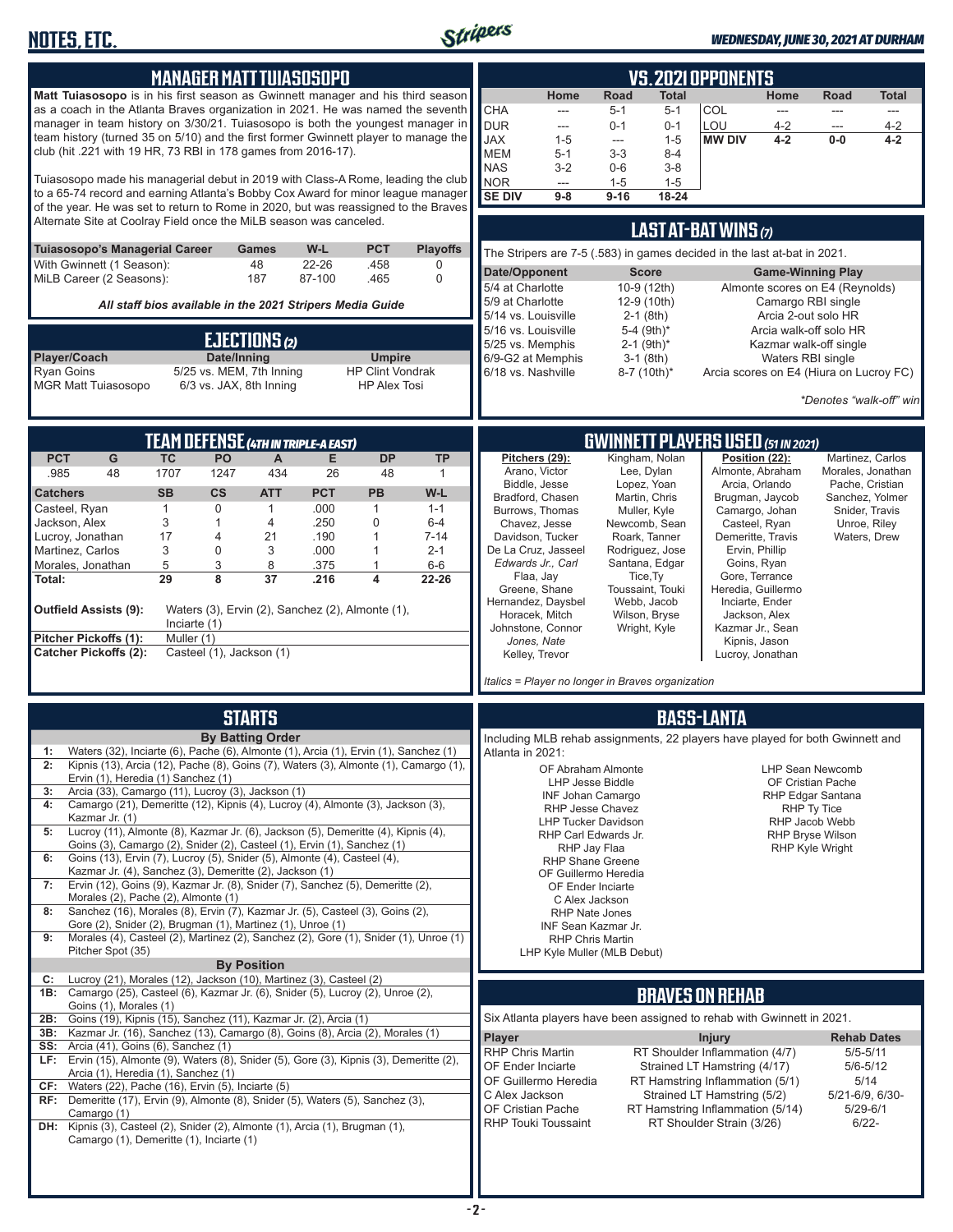### **STARTING PITCHER**



**ON BRAVES 40-MAN ROSTER**

#### *WEDNESDAY, JUNE 30, 2021 AT DURHAM*

# **32****BRYSE WILSON**

|      |     | <u>i (1/4</u> dili ul Viluui)                                     | <b>BIO ON PAGE 102 OF MEDIA GUIDE</b> |
|------|-----|-------------------------------------------------------------------|---------------------------------------|
| B/T: | R/R | <b>BORN:</b> 12/20/97 in Durham, NC (Age 23)                      |                                       |
| HT:  | հ-2 | <b>ACQUIRED:</b> Braves' 4th Round Pick in 2016 June draft out of |                                       |
| WT:  | 225 | Orange High School (Hillsborough, NC)                             |                                       |

*TONIGHT'S START:* Wilson makes his eighth Triple-A start of the season ... Durham native starts in his hometown for the second time in his career (lost on 5/5/19 at DBAP, 4.0 IP, 7 H, 4 ER, 1 HR, 1 BB, 2 SO in 6-2 loss) ... Makes his 34th career appearance (32nd start) with Gwinnett since 2018 (17-9, 3.92 ERA) ... Is 10-2 with a 2.76 ERA in his last 13 starts with the Stripers dating back to 7/21/19 ... All-time after a Gwinnett loss, is 12-3 with a 3.20 ERA in 17 starts.

*2021 WITH GWINNETT:* Went 2-0 with a 3.18 ERA (6 ER in 17.0 IP) and one complete game over three starts in May ... Delivered a rain-shortened complete-game win on 5/28 vs. Memphis (6.0 IP, 5 H, 2 ER, 1 HR, 3 BB, 5 SO) ... Struck out a season-high nine over 6.0 IP (5 H, 1 ER, 1 BB) on 6/15 at Nashville.

*MAKING HISTORY:* On 5/6 at Charlotte, Wilson set a Gwinnett record with a win in his seventh consecutive start ... He went 7-0 with a 0.80 ERA during the seven-start span from 7/21/19-5/6/21, surpassing **Kanekoa Texeira's** six consecutive wins (6-0, 3.63 ERA) from 7/20/15-8/15/15.

*2021 WITH ATLANTA:* He has made six starts for Atlanta this season, going 2-3 with a 5.34 ERA (17 ER in 28.2 IP) ... Made three starts (1-2, 6.75 ERA) before being optioned on 4/30 ... Recalled three times since, on 5/11 (started vs. Toronto), 5/22 (started vs. Pittsburgh), and 6/20 (started vs. St. Louis in G1 of doubleheader).

*2020 SEASON:* Was a member of Atlanta's 60-man player pool and spent the majority of the season at the Alternate Training Site in Gwinnett ... Recalled by the Braves three times during the regular season (8/11-18, 9/6-16, 9/21-29) and went 0-1 with a 4.02 ERA (7 ER in 15.2 IP), .286 BAA, 1.72 WHIP, and one save (1-for-1) in six games (2 starts) ... Added to the Braves' NLCS roster on 10/6 and made his MLB Postseason debut in Game 4 vs. the Los Angeles Dodgers on 10/5, out-pitched Clayton Kershaw for the victory (6.0 IP, 1 H, 1 R, 1 ER, 1 HR, 1 BB, 5 SO) as Atlanta won 10-2.

*CAREER ACCOLADES:* **2017:** MiLB.com Braves Organization All-Star, Baseball America Low Class-A All-Star, South Atlantic League Postseason All-Star (10-7, 2.50 ERA in 26 starts with Class-A Rome) ... **2018:** Southern League Pitcher of the Week (7/8/18), International League Pitcher of the Week (8/19/18) ... **2019:** *Baseball America*  Triple-A All Star, Gwinnett Stripers Pitcher of the Year, International League ERA Champion (10-7, 3.42 ERA in 21 starts with Gwinnett).

|                     | <b>WILSON'S OVERALL STATS</b> |         |            |       |           |           |           |            |             |  |  |  |
|---------------------|-------------------------------|---------|------------|-------|-----------|-----------|-----------|------------|-------------|--|--|--|
| Year                | Team                          | W-L     | <b>ERA</b> | G/GS  | <b>HR</b> | <b>BB</b> | <b>SO</b> | <b>BAA</b> | <b>WHIP</b> |  |  |  |
| $\blacksquare$ 2021 | ATLANTA (MLB)                 | $2 - 3$ | 5.34       | 6/6   |           |           | 19        | .322       | 1.53        |  |  |  |
|                     | Gwinnett (AAA)                | $4 - 2$ | 4.70       | 7/7   |           | 13        | 32        | .296       | 1.51        |  |  |  |
| MiLB Career:        |                               | $33-22$ | 3.09       | 88/83 | 35        | 120       | 461       | .236       | 1.16        |  |  |  |
| MLB Career:         |                               | $5 - 4$ | 5.68       | 21/13 | 14        | 32        | 56        | .312       | 1.70        |  |  |  |

|                 | <b>WILSON'S 2021 SPLITS (WITH GWINNETT)</b> |           |                       |
|-----------------|---------------------------------------------|-----------|-----------------------|
| Home:           | 2-1, 4.70 ERA (4G)                          | Road:     | 2-1, 4.70 ERA (3G)    |
| Day:            | $0-0, 6.00$ ERA $(1G)$                      | Night:    | 4-2, 4.45 ERA (6G)    |
| <b>Starter:</b> | 4-2, 4.70 ERA (6G)                          | Reliever: | $0-0, - -$ ERA $(0G)$ |
| Vs. LHP:        | .327 BAA, 2 HR                              | Vs. RHP:  | .278 BAA, 4 HR        |

| <b>WILSON VS. DURHAM</b> |         |            |   |    |     |   |    |    |    |           |  |
|--------------------------|---------|------------|---|----|-----|---|----|----|----|-----------|--|
|                          | W-L     | <b>ERA</b> | G | GS | IP  | н | ER | HR | BB | <b>SO</b> |  |
| 2019:                    | $0 - 1$ | 9.00       |   |    | 4.0 |   |    |    |    |           |  |
| 2021:                    | 0-0     |            |   |    | 0.0 |   |    |    |    |           |  |
| Career:                  | $0 - 1$ | 9.00       |   |    | 4.0 |   |    |    |    |           |  |

|                 | <b>WILSON'S HIGHS &amp; LOWS</b>       |                                     |  |  |  |  |  |  |  |  |  |  |
|-----------------|----------------------------------------|-------------------------------------|--|--|--|--|--|--|--|--|--|--|
|                 | Career (MiLB and MLB)<br><b>Season</b> |                                     |  |  |  |  |  |  |  |  |  |  |
| IP:             | 6.2 (5/22 vs. PIT)                     | 9.0 (7/8/17, ROM vs. WV)            |  |  |  |  |  |  |  |  |  |  |
| $\mathsf{Iso}:$ | 9 (6/15 vs. NAS)                       | 13 (8/15/18, GWN vs. LOU)           |  |  |  |  |  |  |  |  |  |  |
| BB:             | 4 (6/3 vs. JAX)                        | 4 (6x, last: 6/3/21, GWN vs. JAX)   |  |  |  |  |  |  |  |  |  |  |
| Iн:             | 10 (5/16 vs. LOU)                      | 10 (2x, last: 5/16/21, GWN vs. LOU) |  |  |  |  |  |  |  |  |  |  |
| <b>IER:</b>     | 5 (2x, last: 6/20 vs. STL)             | 9 (7/11/19, GWN @ CHA)              |  |  |  |  |  |  |  |  |  |  |
| Low-Hit CG:     | No 9.0 IP CG                           | 5 H (7/8/17, ROM vs. WV)            |  |  |  |  |  |  |  |  |  |  |
| Low-ER CG:      | No 9.0 IP CG                           | 0 R (7/8/17, ROM vs. WV)            |  |  |  |  |  |  |  |  |  |  |

| <b>WILSON AT THE PLATE</b>                                         |      |    |  |  |  |  |          |          |  |    |  |  |
|--------------------------------------------------------------------|------|----|--|--|--|--|----------|----------|--|----|--|--|
| AVG.<br>3B<br>HR<br><b>RBI</b><br>BB<br><b>SO</b><br>AB<br>2B<br>н |      |    |  |  |  |  |          |          |  |    |  |  |
| 2021 w/ATL:                                                        | .091 | 11 |  |  |  |  |          |          |  |    |  |  |
| <b>2021 w/GWN:</b>                                                 | .167 | 6  |  |  |  |  |          |          |  |    |  |  |
| MiLB Career:                                                       | .091 | 33 |  |  |  |  | $\Omega$ | $\Omega$ |  | 18 |  |  |
| <b>IMLB Career:</b>                                                | .136 | 22 |  |  |  |  |          |          |  | 10 |  |  |

|            | <b>WILSON'S 2021 STARTS (ALL LEVELS)</b> |               |           |    |   |           |           |          |           |       |                    |              |                                                   |
|------------|------------------------------------------|---------------|-----------|----|---|-----------|-----------|----------|-----------|-------|--------------------|--------------|---------------------------------------------------|
| Team       | Date/Opp.                                | <b>Result</b> | <b>IP</b> | н  | R | <b>ER</b> | <b>HR</b> | BB.      | <b>SO</b> | NP-S  | Opp. Starter       | <b>Final</b> | <b>Notes</b>                                      |
| <b>ATL</b> | 4/18 at CHC                              | W. 1-0        | 5.0       |    | 3 |           |           |          |           | 69-50 | Kyle Hendricks     | W. 13-4      | Braves win series 2-1 on Sunday Night Baseball.   |
| <b>ATL</b> | 4/25 vs. ARI                             | L. 1-1        | 4.0       |    | 3 | 3         |           |          | 4         | 61-37 | Zac Gallen         | $L.0-5$      | Game 1 of Sunday doubleheader.                    |
| <b>ATL</b> | 4/29 vs. CHC                             | $L. 1-2$      | 3.0       |    | 4 | 4         | 0         |          |           | 55-34 | Adbert Alzolav     | $L, 3-9$     | Tied a MLB career-high for ER allowed in start.   |
| <b>GWN</b> | 5/6 at CLT                               | W. 1-0        | 5.0       | Д  |   | $\Omega$  |           |          | 5         | 81-58 | <b>Mike Wright</b> | W. 4-0       | Set GWN record for consec. starts with win (7).   |
| ATL        | 5/11 vs. TOR                             | <b>ND</b>     | 6.0       | 6  | 2 |           |           | $\Omega$ | 5         | 84-58 | Robbie Rav         | $L.3 - 5$    | Kept Toronto scoreless until Guerrero Jr. HR.     |
| <b>GWN</b> | 5/16 vs. LOU                             | <b>ND</b>     | 6.0       | 10 | 4 | 4         |           |          |           | 93-63 | Ashton Goudeau     | W. 5-4       | First non-win in Gwinnett start since 7/11/19.    |
| <b>ATL</b> | 5/22 vs. PIT                             | W. 2-2        | 6.2       | 5  |   |           |           | っ        | 4         | 85-55 | Mitch Keller       | W. 6-1       | The 6.2 IP were a new MLB career high.            |
| <b>GWN</b> | 5/28 vs. MEM                             | W. 2-0        | 6.0       | 5  |   |           |           | 3        | 5         | 97-61 | Thomas Parsons     | W. 8-2       | Rain-shortened 6.0-inning complete game.          |
| <b>GWN</b> | $6/3$ vs. JAX                            | L. 2-1        | 5.0       | 6  | 5 | 5         |           | 4        | რ         | 85-45 | Luis Madero        | $L, 2-6$     | Snapped 9-start Triple-A unbeaten streak.         |
| <b>GWN</b> | 6/9 at MEM                               | W. 3-1        | 5.0       |    | 4 | Δ         |           |          |           | 79-51 | Zack Thompson      | W. 5-4       | Game one of Stripers' doubleheader sweep.         |
| <b>GWN</b> | 6/15 vs. NAS                             | W. 4-1        | 6.0       | 5  |   |           |           |          | 9         | 86-57 | Josh Lindblom      | W. 2-1       | Set season high in strikeouts.                    |
| <b>ATL</b> | 6/20 vs. STL                             | L. 2-3        | 4.0       | 8  | 5 | 5         |           | 0        | 4         | 65-49 | Adam Wainwright    | $L. 1-9$     | Three of eight hits allowed went for extra bases. |
| <b>GWN</b> | 6/25 at NOR                              | $L, 4-2$      | 5.1       | 8  | 4 | 4         | 3         | 3        |           | 95-58 | Kyle Bradish       | $L, 2-6$     | Most homers allowed since 8/4/18 vs. NOR (3).     |

|                     | <b>STRIPERS STARTING PITCHERS</b> |            |           |    |                 |                       |                                                                           |  |  |  |  |  |
|---------------------|-----------------------------------|------------|-----------|----|-----------------|-----------------------|---------------------------------------------------------------------------|--|--|--|--|--|
| <b>Pitcher</b>      | W-L                               | <b>ERA</b> | <b>GS</b> | QS | <b>Team W-L</b> | <b>Run Support</b>    | <b>Last Gwinnett Start</b>                                                |  |  |  |  |  |
| Davidson, Tucker    | $2 - 1$                           | 0.90       |           |    | $2 - 1$         | 5.33 RPG (16 Tot.)    | 5/23 at NAS (L): 6.0 IP, 1 H, 1 R, 1 ER, 1 BB, 9 SO, 1 HR (82p/51s)       |  |  |  |  |  |
| De La Cruz, Jasseel | $0 - 2$                           | 6.21       | 8         |    | $4 - 4$         | 1.75 RPG (14 Tot.)    | 6/24 at NOR (ND): 2.0 IP, 3 H, 2 R, 1 ER, 3 BB, 1 SO (49p/23s)            |  |  |  |  |  |
| Johnstone, Connor   | $1 - 6$                           | 7.63       | 10        |    | $3 - 7$         | 2.00 RPG (20 Tot.)    | 6/23-G2 at NOR (L): 2.2 IP, 7 H, 5 R, 5 ER, 1 BB, 2 SO, 2 HR (49p/34s)    |  |  |  |  |  |
| Kingham, Nolan      | $0 - 1$                           | 16.20      |           | ი  | $0 - 1$         | $0.00$ RPG $(0$ Tot.) | 6/29 at DUR (L): 3.1 IP, 9 H, 6 R, 6 ER, 2 BB, 2 SO, 2 HR (82p/51s)       |  |  |  |  |  |
| Muller, Kyle        | 2-1                               | 4.60       |           |    | $6 - 1$         | 4.71 RPG (33 Tot.)    | 6/9-G2 at MEM (ND): 6.0 IP, 1 H, 1 R, 1 ER, 2 BB, 6 SO (88p/53s)          |  |  |  |  |  |
| Rodriguez, Jose     | $0 - 2$                           | 19.06      |           |    | $0 - 3$         | 0.33 RPG (1 Tot.)     | 6/27 at NOR (L): 2.0 IP, 4 H, 4 R, 4 ER, 2 BB, 2 SO, 1 HR, 1 HB (52p/29s) |  |  |  |  |  |
| Toussaint. Touki    | $0-0$                             | 0.00       |           |    | $0 - 1$         | 1.00 RPG (1 Tot.)     | 6/26 at NOR (ND): 2.0 IP, 0 H, 0 R, 2 BB, 2 SO, 2 HB (55p/29s)            |  |  |  |  |  |
| Wilson, Bryse       | $4 - 2$                           | 4.70       |           |    | $5 - 2$         | 3.29 RPG (23 Tot.)    | 6/25 at NOR (L): 5.1 IP, 8 H, 4 R, 4 ER, 3 BB, 3 SO, 3 HR, 1 WP (95p/58s) |  |  |  |  |  |
| Wright, Kyle        | $1 - 2$                           | 3.76       | 8         |    | $2 - 6$         | 1.63 RPG (13 Tot.)    | 6/17 vs. NAS (ND): 5.0 IP, 6 H, 1 R, 1 ER, 4 BB, 5 SO, 1 WP (87p/47s)     |  |  |  |  |  |
| Total:              | $10 - 17$                         | 5.35       | 48        |    | $22 - 26$       | 2.52 RPG (121 Tot.)   |                                                                           |  |  |  |  |  |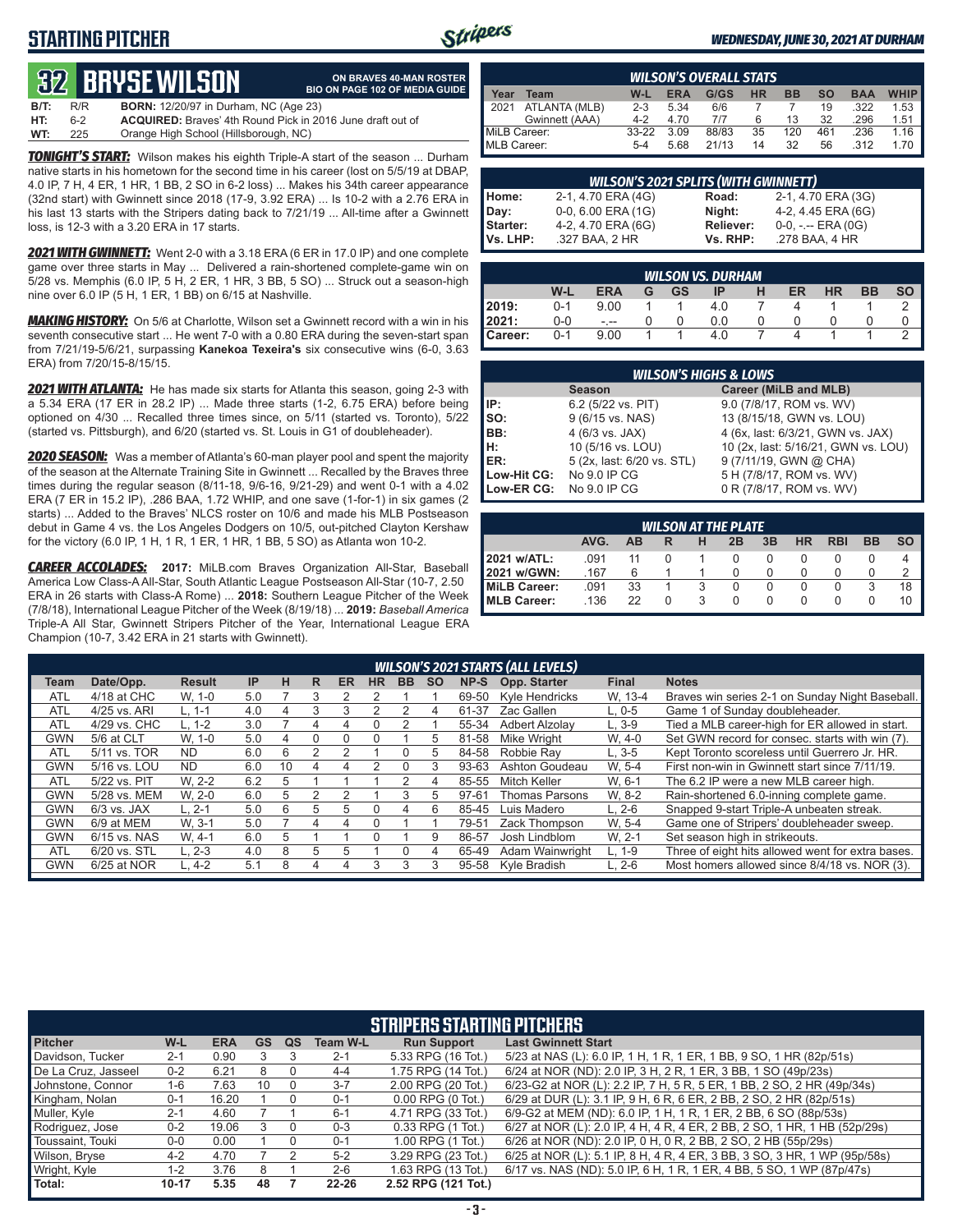#### **BULLPEN**



|                                                                                          | <b>STRIPERS PITCHING BREAKDOWN</b> |      |       |       |          |        |     |     |       |  |  |
|------------------------------------------------------------------------------------------|------------------------------------|------|-------|-------|----------|--------|-----|-----|-------|--|--|
| <b>BAA</b><br><b>SO</b><br><b>BB</b><br>W-L<br><b>HR</b><br><b>ERA</b><br>ER.<br>IP<br>R |                                    |      |       |       |          |        |     |     |       |  |  |
| Starters:                                                                                | 10-17                              | 5.35 | 198.2 | 124   |          | 118 32 | 80  | 202 | .278  |  |  |
| Relievers:                                                                               | $12-9$                             | 2.94 | 217.0 | 80    | 71 21 78 |        |     | 251 | .211  |  |  |
| Total:                                                                                   | 22-26                              | 4.09 | 415.2 | - 204 |          | 189 53 | 158 | 453 | 244 I |  |  |
| IR/Scored: 40/11 (27.5%)<br><b>Saves/Opp:</b> 4/14 (28.6%)<br><b>Holds: 18</b>           |                                    |      |       |       |          |        |     |     |       |  |  |

|                                         |           |            | <b>PITCHING BY MONTH</b> |     |     |           |           |           |            |
|-----------------------------------------|-----------|------------|--------------------------|-----|-----|-----------|-----------|-----------|------------|
|                                         | W-L       | <b>ERA</b> | IP                       | R   | ER  | <b>HR</b> | <b>BB</b> | <b>SO</b> | <b>BAA</b> |
| May:                                    | $14 - 10$ | 3.50       | 211.0                    | 90  | 82  | 28        | 65        | 240       | .222       |
| June:<br>July:<br>August:<br>September: | $8 - 16$  | 4.71       | 204.2                    | 114 | 107 | 25        | 93        | 213       | .267       |

|                     |         |            |    |             |                          |               |              | <b>RELIEF SUMMARY (CURRENT STRIPERS ONLY)</b>                    |                         |
|---------------------|---------|------------|----|-------------|--------------------------|---------------|--------------|------------------------------------------------------------------|-------------------------|
| <b>Pitcher</b>      | W-L     | <b>ERA</b> | G  | <b>GF</b>   | <b>HLD</b>               | <b>SV/OPP</b> | <b>IR/RS</b> | <b>Last Gwinnett Relief Outing</b>                               | <b>Scoreless Streak</b> |
| Arano, Victor       | $0 - 1$ | 3.77       | 14 | $\mathbf b$ | 2                        | 1/3           | 0/0          | 6/29 at DUR: 1.0 IP, 1 H, 0 R, 1 BB, 1 SO (23p/14s)              | 1G (1.0 IP)             |
| Biddle, Jesse (L)   | $0 - 1$ | 2.38       | 11 | 2           |                          | 0/1           | 5/2          | 6/29 at DUR: 1.1 IP, 0 H, 0 R, 0 BB, 4 SO (20p/14s)              | 3G (3.0 IP)             |
| Bradford, Chasen    | $3-0$   | 2.59       | 15 | 2           | 2                        | 0/1           | 2/2          | 6/27 at NOR: 2.0 IP, 1 H, 0 R, 0 BB, 1 SO (18p/14s)              | 2G (4.0 IP)             |
| Burrows, Thomas (L) | $1 - 0$ | 3.20       | 14 |             | 3                        | 0/0           | 9/0          | 6/29 at DUR: 1.2 IP, 0 H, 0 R, 0 BB, 2 SO (14p/11s)              | 4G (5.2 IP)             |
| De La Cruz, Jasseel | $0 - 0$ | 5.40       | 2  |             |                          | 0/0           | 0/0          | 5/11 vs. LOU: 1.0 IP, 0 H, 0 R, 0 BB, 1 SO (9p/7s)               | 1G (1.0 IP)             |
| Flaa, Jay           | $0 - 1$ | 1.54       | 11 |             | 2                        | 0/0           | 2/0          | 6/29 at DUR: 0.2 IP, 3 H, 2 R, 2 ER, 0 BB, 2 SO, 1 WP (27p/14s)  | $-1G$                   |
| Horacek, Mitch (L)  | $1 - 2$ | 6.23       | 8  | 2           |                          | 0/0           | 0/0          | 6/26 at NOR (L): 1.1 IP, 2 H, 1 R, 1 ER, 1 BB, 3 SO (28p/17s)    | $-2G$                   |
| Johnstone, Connor   | $0-0$   | 0.00       | 3  |             |                          | 0/0           | 5/3          | 6/27 at NOR: 1.0 IP, 0 H, 0 R, 0 BB, 0 SO (9p/7s)                | 3G (5.1 IP)             |
| Kelley, Trevor      | $0 - 1$ | 1.72       | 13 | 6           |                          | 0/1           | 4/1          | 6/27 at NOR: 2.0 IP, 1 H, 0 R, 0 BB, 1 SO (30p/19s)              | 6G (8.0 IP)             |
| Lee, Dylan (L)      | $1 - 0$ | 1.80       | 13 |             |                          | 0/0           | 3/0          | 6/26 at NOR: 1.0 IP, 1 H, 1 R, 1 ER, 0 BB, 1 SO, 1 HR (21p/15s)  | -1G                     |
| Lopez, Yoan         | $2 - 1$ | 3.86       | 9  | 2           |                          | 0/1           | 2/2          | 6/25 at NOR: 1.0 IP, 2 H, 2 R, 2 ER, 1 BB, 1 SO (22p/14s)        | $-1G$                   |
| Newcomb, Sean (L)   | $0 - 0$ | 0.00       | 2  | 2           | $\Omega$                 | 0/0           | 0/0          | 5/8 at CLT: 1.0 IP, 0 H, 0 R, 0 BB, 3 SO (12p/9s)                | 2G (2.0 IP)             |
| Roark, Tanner       | $1 - 1$ | 3.06       | 8  |             |                          | 0/1           | 0/0          | 6/20 vs. NAS: 2.0 IP, 1 H, 0 R, 1 BB, 5 SO (31p/23s)             | 5G (11.0 IP)            |
| Rodriguez, Jose     | $0 - 0$ | 3.60       | 2  |             |                          | 0/0           | 0/0          | 5/26 vs. MEM: 1.0 IP, 2 H, 1 R, 1 ER, 0 BB, 1 SO, 1 HR (13p/10s) | $-2G$                   |
| Tice, Ty            | $0 - 0$ | 1.50       | 6  |             |                          | 0/0           | 5/1          | 6/26 at NOR: 0.2 IP, 0 H, 0 R, 1 BB, 0 SO (10p/5s)               | 4G (3.2 IP)             |
| Webb, Jacob         | $0 - 0$ | 2.35       | 8  |             | $\overline{\phantom{a}}$ | 1/1           | 0/0          | 6/27 at NOR: 1.0 IP, 1 H, 0 R, 0 BB, 1 SO (20p/13s)              | 2G (2.0 IP)             |

|                 | <b>SCORELESS INNINGS STREAKS (10-PLUS INNINGS)</b> |                     |                       |  |  |  |  |  |  |  |  |  |
|-----------------|----------------------------------------------------|---------------------|-----------------------|--|--|--|--|--|--|--|--|--|
| <b>Pitcher</b>  | Length                                             | <b>Dates</b>        | <b>Stats</b>          |  |  |  |  |  |  |  |  |  |
| <b>Bradford</b> | 16.0 IP                                            | 5/7-6/13 (10G)      | 1-0, 6 H, 3 BB, 12 SO |  |  |  |  |  |  |  |  |  |
| Wright          | $12.0$ IP                                          | 5/25-6/5 (3GS)      | 1-0, 11 H, 3 BB, 8 SO |  |  |  |  |  |  |  |  |  |
| Roark           | $11.0$ IP                                          | $6/4$ -Current (5G) | 1-0, 8 H, 4 BB, 11 SO |  |  |  |  |  |  |  |  |  |

# **54 VICTOR ARANO** *- RHP - 26 YRS - COSAMALOAPAN, MEXICO*

- **• 2021 with GWN: 5/14 vs. LOU:** Earned GWN's first save of 2021 (1.0 IP, 1 H). **• 2021 with ATL:** Recalled on 5/8, but did not pitch ... Optioned on 5/10 ... DFA'd
- and outrighted to Gwinnett on 6/6. **• Spring Training:** 0-1, 34.71 ERA, .538 BAA, 1 SV in 3G with Atlanta.
- **• 2020:** Was a member of Philadelphia's 60-man player pool, but spent the entire year at the Alternate Site in Lehigh Valley ... DFA'd by the Phillies on 1/18.
- **• 2019:** Limited to just 6G with Triple-A Lehigh Valley (2-0, 0.00 ERA in 3G) and Philadelphia (1-0, 3.86 ERA in 3G) ... Was on injured list from 4/20-end of season (right elbow inflammation).
- **• Acquired:** Claimed off waivers from Philadelphia (1/22/21) ... Originally signed by the Los Angeles Dodgers as a non-drafted free agent (4/4/13).
- **• MLB Career:** 3-2, 2.65 ERA, .224 BAA, 3 SV in 73G with Philadelphia (2017-19).

### **48 JESSE BIDDLE** *- LHP - 29 YRS - PHILADELPHIA, PA*

- **• 2021 with GWN: 5/22-6/13:** Posted a 1.50 ERA (1 ER in 6.0 IP) over 6 outings.
- **• 2021 with ATL:** Had his contract selected on 4/17, pitched in 8G with the Braves (0-0, 8.44 ERA, 10 ER in 10.2 IP) ... DFA'd on 5/17, outrighted to Gwinnett on 5/19.
- **• Spring Training:** 0-0, 3.00 ERA, .257 BAA, 2 SV in 9G with Cincinnati ... Released on 3/26 after re-signing as MiLB FA on 12/11/20.
- **• 2020:** Opened the year at Cincinnati's Alternate Training Site ... Contract selected on 8/25 (0-0, 0.00 ERA, 0 ER in 0.2 IP in 1G) ... Placed on 10-day injured list on 8/29 (left shoulder impingement) and missed the remainder of the year.
- **• Acquired:** MiLB FA (4/2/21) ... Originally Philadelphia's 1st-round pick (27th overall) in 2010 out of Germantown Friends High School (Philadelphia, PA).
- **• MLB Career:** 6-2, 5.07 ERA, .261 BAA, 1 SV in 99G with ATL (2018-19, 2021), SEA (2019), TEX (2019), CIN (2020).

### **28 CHASEN BRADFORD** *- RHP - 31 YRS - LAS VEGAS, NV*

- **• 2021 with GWN:** All 3 of his wins have been 2.0-IP outings: 5/15 vs. LOU (1 H, 0 R, 2 SO), 6/16 vs. NAS (3 H, 1 ER, 3 SO), and 6/24 at NOR (0 H, 0 R, 1 BB, 3 SO) ... **5/7-6/13:** Posted a team-best 16.0-IP scoreless streak over 10G (6 H, 3 BB, 12 SO).
- **• 2020:** Re-signed by Seattle to an MiLB deal on 1/15, but was not included on the Mariners' 60-man player pool ... Did not play.
- **• 2019:** Split time between Seattle (0-0, 4.86 ERA, 1 SV in 12G) and Triple-A Tacoma (0-0, 6.75 ERA, 1 SV in 5G).
- **• Acquired:** MiLB FA (3/15/21) ... Originally the New York Mets' 35th round pick in 2011 out of the University of Central Florida.
- **• MLB Career:** 7-0, 3.89 ERA, .253 BAA, 1 SV in 86G with NYM, SEA (2017-19).

### **49 THOMAS BURROWS** *- RHP - 26 YRS - FLORENCE, AL*

- **• 2021 with GWN: Has struck out 10 over 5.2 scoreless IP (1 H, 1 BB) in his last 4G since 6/20** ... **5/26 vs. MEM:** Earned his first win (1.0 IP, 0 H, 0 R, 2 SO).
- **• MLB.com Prospect Rankings:** #21 (Braves Top 30).
- **• Spring Training:** 0-1, 6.75 ERA, .222 BAA, 0 SV in 4G with Atlanta.
- **• 2020:** Was an NRI to Spring Training, but not included on 60-man player pool.
- **• 2019:** Went 2-4 with a 4.42 ERA, .221 BAA, and 7 saves (7-for-9) in 43G between Double-A Mississippi and Gwinnett ... Stranded 16 of 17 inherited runners with the Stripers (94.1%) ... Won Atlanta's Bill Lucas Award for community service.
- **• Acquired:** Via trade with Seattle (1/11/17) ... Originally the Mariners' 4th-round pick in 2016 out of the University of Alabama.

### **45 JAY FLAA** *- RHP - 29 YRS - BISMARCK, ND*

- **• 2021 with GWN: 5/13-6/24:** Did not allow an ER over his first 10G (1 R in 11.0 IP, 7 H, 9 BB, 15 SO, .171 BAA).
- **• 2021 with ATL:** From 5/23-5/30, went 0-0 with a 27.00 ERA (4 ER in 1.1 IP) in 1G.
- **• 2021 with BAL:** Selected by Baltimore on 4/26 and made his MLB debut on 4/27 vs. the NY Yankees (1.1 IP, 2 BB, 1 SO, struck out Aaron Judge) ... Optioned on 4/28, appeared in 1G with Triple-A Norfolk (0-0, 16.20) ... DFA'd on 5/8.
- **• Spring Training:** 0-0, 3.38 ERA, .200 BAA, 0 SV in 3G with Baltimore.
- **• 2020:** Was not on Baltimore's 60-man player pool, did not play.
- **• 2019:** Went 2-5 with a 4.69 ERA, .256 BAA, and 5 SV in 40G (3 starts) between Double-A Bowie and Norfolk (2-3, 5.24 ERA, 4 SV in 29G during Triple-A debut).
- **• Acquired:** Claimed off waivers from Baltimore (5/11/21) ... Originally the Orioles' 6th-round pick in 2015 out of North Dakota State University (Fargo, ND).
- **• MLB Career:** 0-0, 13.50 ERA, .300 BAA in 2G with Baltimore, Atlanta (2021).

# **59 MITCH HORACEK** *- LHP - 29 YRS - LITTLETON, CO*

- **• 2020 with GWN: 5/14 vs. LOU:** Earned his first win as a Striper (1.0 IP, 1 H, 0 R) . Was on the Development List from 5/25-5/30 and 6/2-6/15.
- **• Spring Training:** Did not pitch in Atlanta's MLB camp.
- **• 2020:** Signed with Minnesota, but was not on the Twins' 60-man player pool.
- **• 2019:** Pitched for both Double-A Hartford (4-0, 2.48 ERA in 34G) and Triple-A Albuquerque (1-1, 18.75 ERA in 12G) in the Colorado Rockies organization.
- **• Acquired:** MiLB FA (3/25/21) ... Originally Baltimore's 9th-round pick in 2013 out of Dartmouth College (Hanover, NH).

#### **51 CONNOR JOHNSTONE** *- RHP - 26 YRS - SAN DIEGO, CA*

- **• Leaderboard:** Entering 6/30, ranks among Triple-A East pitching top 10 in starts (T-1st, 10).
- **• 2021 with GWN: Is 0-0 with a 0.00 ERA and .063 BAA in 3G in relief (1-6, 7.63 ERA, .320 BAA in 10 starts)** ... **5/4-5/8:** Threw 8.0 scoreless IP over his first 2 outings, includinga 5.0-inning spot start (win, 1 H, 0 BB, 5 SO) on 5/8 at CLT.
- **• Spring Training:** 0-1, 4.76 ERA, .273 BAA, 1 SV in 6G with Atlanta.
- **• 2020:** Was an NRI to Braves Spring Training, but not on 60-man player pool.
- **• 2019:** With Double-A Mississippi and Gwinnett, went 7-4 with a 4.24 ERA, .296
- BAA, and 1 SV in 35G (7 starts) ... His 7 wins ranked T-8th in the Braves org. **• Acquired:** Braves 21st-round pick in 2017 out of Wake Forest University.
- **• Local Product:** Played baseball at Roswell High School (Roswell, GA).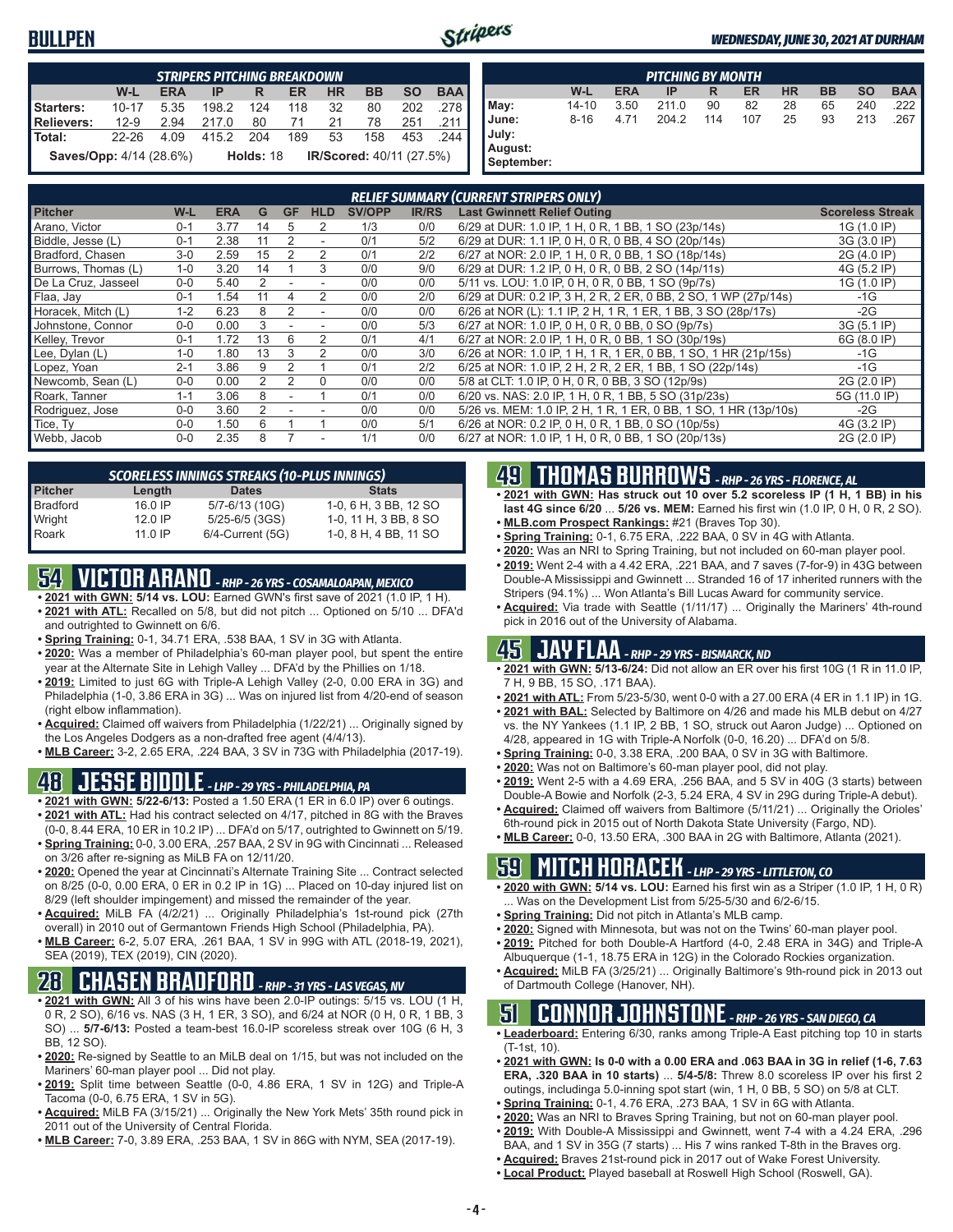# **43 TREVOR KELLEY** *- RHP - 27 YRS - PROVIDENCE, RI*

- **• 2021 with GWN: Has allowed runs in just 2 of 13G for a 1.72 ERA (3 ER in 15.2 IP, 13 H, 6 BB, 15 SO, .241 BAA)**.
- **• Spring Training:** Did not pitch in Chicago Cubs' MLB camp ... Released on 4/23. **• 2020:** Pitched in 4G with Philadelphia, going 0-0 with a 10.80 ERA ... Outrighted
- on 8/14 and spent the rest of the season at the Phillies Alternate Site. **• 2019:** In 52G with Triple-A Pawtucket, went 5-5 with a 1.79 ERA, .216 BAA, and
- 12 SV ... Was an International League Midseason and Postseason All-Star and a *Baseball America* Triple-A All-Star ... Led IL in appearances and was T-1st in saves ... Made MLB debut on 7/2 at Toronto and logged 10G with Boston (0-3, 8.64 ERA).
- **• Acquired:** MiLB FA (4/28/21) ... Originally Boston's 36th-round pick in 2015 out of the University of North Carolina at Chapel Hill.
- **• MLB Career:** 0-3, 9.26 ERA, .347 BAA, 0 SV in 14G with BOS (2019), PHI (2020).

#### **58 DYLAN LEE** *- LHP - 26 YRS - DINUBA, CA*

- **• 2021 with GWN: Has a 1.46 ERA (2 ER in 12.1 IP) and .163 BAA over his last 9G since 5/26** ... **5/4 at CLT:** Earned the win in his Stripers' debut (2.0 IP, 1 H, 1 R, 0 ER, 0 BB, 3 SO in 10-9 win in 12 innings) ... **6/11 at MEM:** Recorded his first pro hit, a double (1-for-2, R).
- **• Spring Training:** 0-0, 0.00 ERA, 0 SV in 2G with Miami ... Released on 3/29.
- **• 2020:** Was a non-roster invite to Marlins Spring Training, but was not on Miami's 60-man player pool ... Did not play.
- **• 2019:** Logged 45G between Double-A Jacksonville (0-3, 1.91 ERA, .176 BAA, 13 SV in 32G) and Triple-A New Orleans (1-3, 4.71 ERA, .329 BAA, 0 SV in 13G).
- **• Acquired:** MiLB FA (4/15/21) ... Originally Miami's 10th-round pick in 2016 out of Cal State Fresno (Fresno, CA).

#### **55 YOAN LOPEZ** *- RHP - 28 YRS - NUEVA GERONA, CUBA*

- **• 2021 with GWN:** Has earned both of his wins with the Stripers in extra innings, 6/9-G2 at MEM (1.0 IP, 1 H, 0 R in 3-1 win in 8 innings) and 6/18 vs. NAS (1.0 IP, 2 H, 1 R, 0 ER, 1 SO in 8-7 win in 10 innings).
- **• 2021 with ARI:** Began the season on Arizona's Opening Day roster ... In 2 stints, went 0-0 with a 6.57 ERA (9 ER in 12.1 IP) and 0 SV (0-for-3) in 13G ... DFA'd on 5/20, traded to Atlanta on 5/22 and optioned to Gwinnett.
- **• Spring Training:** 1-0, 4.91 ERA, .214 BAA, 0 SV in 8G with Arizona.
- **• 2020:** In 20G with Arizona, went 0-1 with a 5.95 ERA, .269 BAA, and 2 holds.
- **• 2019:** Set MLB career highs in G (70) and holds (21), going 2-7 with a 3.41 ERA, .232 BAA, and 1 SV (1-for-4) with the D-backs.
- **• Acquired:** Via trade with Arizona in exchange for CF Deivi Estrada (5/22/21) ... Originally signed by the D-backs as a NDFA out of Cuba (1/16/15).
- **• MLB Career:** 2-8, 4.25 ERA, .252 BAA, 1 SV in 113G with Arizona (2018-21).

### **00 SEAN NEWCOMB** *- LHP - 28 YRS - BROCKTON, MA*

- **• 2021 with GWN:** Has been optioned twice, on 5/5 and 6/30 ... Has struck out 5 over 2.0 scoreless IP (0 H, 0 BB) in 2G.
- **• 2021 with ATL:** In 23G, is 2-0 with a 5.82 ERA, .222 BAA, and 1 SV (1-for-2).
- **• Spring Training:** 0-0, 1.29 ERA, .227 BAA, 0 SV in 6G (1GS) with Atlanta. **• 2020:** Made just 4 starts with the Braves (0-2, 11.20 ERA) ... Spent most of the year at the Alternate Training Site at Coolray Field.
- **• Acquired:** Via trade with the Los Angeles Angels in exchange for SS Andrelton Simmons (11/12/15) ... Originally the Angels' 1st-round pick (15th overall) in 2014 out of the University of Hartford (West Hartford, CT).
- **• MLB Career:** 24-23, 4.26 ERA, .241 BAA, 2 SV in 132G (57GS) with Atlanta (2017-21) ... In 6G during the 2018-19 Postseasons, went 1-0 with a 1.08 ERA.

# **57 TANNER ROARK** *- RHP - 34 YRS - WILMINGTON, IL*

- **• 2021 with GWN: Has 11.0 scoreless IP over his last 5G since 6/4 (8 H, 4 BB, 11 SO, .205 BAA)** ... **5/23 at NAS:** Struck out 3 over 1.0 IP in his Stripers debut ... **6/10 at MEM:** Tossed 2.0 innings in relief (1 H, 0 R, 1 BB, 1 SO) for first win.
- **• 2021 with ATL:** Contract selected on 6/24, but did not pitch before being optioned back to Gwinnett on 6/27.
- **• 2021 with TOR:** Was on Toronto's Opening Day roster, went 0-1 with a 6.43 ERA in 3G (1 start) ... Released by the Blue Jays on 5/3.
- **• Spring Training:** 2-1, 8.44 ERA, .295 BAA in 4 starts with Toronto.
- **• 2020:** Made 11 starts with the Blue Jays, going 2-3 with a 6.80 ERA and .309 BAA.
- **• 2019:** Went 10-10 with a 4.35 ERA and .275 BAA in 31 starts with CIN and OAK. **• Acquired:** MiLB FA (5/10/21) ... Originally Texas's 25th-round pick in 2008 out of
- the University of Illinois at Urbana-Champaign.
- **• MLB Career:** 76-68, 3.85 ERA, .254 BAA, 1 SV in 227G (184 starts) with WSH, CIN, OAK, TOR (2013-21) ... Pitched in 2014 and 2016 Postseasons with Nationals (0-1, 3.86 ERA in 3G, 1 start).

### **53 TY TICE** *- RHP - 24 YRS - PRAIRIE GROVE, AR*

- **• 2021 with GWN: 6/10 at MEM:** Threw 1.0 scoreless IP (0 H, 0 BB, 1 SO) in his Stripers debut, combining with 5 pitchers on a 2-hit shutout.
- **• 2021 with ATL:** Recalled on 6/20 and pitched once (6/21 at NYM, 1.0 IP, 1 H, 0 R, 1 BB, 0 SO) ... Optioned back to Gwinnett on 6/24.
- **• 2021 with TOR:** Recalled from the Alternate Training Site 3 times (4/9, 4/24, 5/22), went 0-0 with a 5.14 ERA (4 ER in 7.0 IP) in 4G during his MLB debut ... Also pitched once for Triple-A Buffalo (0 ER in 1.0 IP) ... DFA'd on 5/30.
- **• Spring Training:** 1-0, 9.00 ERA, .273 BAA, 0 SV in 6G with Toronto.
- **• 2020:** Spent the entire year at the Blue Jays' Alternate Training Site ... Did not reach the Majors ... Had his contract selected by Toronto on 11/20.
- **• 2019:** Between Double-A New Hampshire and Triple-A Buffalo, went 3-4 with a 2.34 ERA, .196 BAA, and 8 saves (8-for-12) in 46 relief appearances.
- **• Acquired:** Via trade from Toronto in exchange for cash (6/4/21) ... Originally the Blue Jays' 16th-round pick in 2017 out of Central Arkansas.
- **• MLB Career:** 0-0, 4.50 ERA, .303 BAA in 5G with Toronto, Atlanta (2021).

# **71 JACOB WEBB** *- RHP - 27 YRS - RIVERSIDE, CA*

- **• 2021 with GWN: 6/9-G1 at MEM:** Tallied first save of the year (1.0 IP, 0 H, 0 R, 1 SO in 5-4 win) ... **5/26-6/9:** Struck out 5 over 5.0 IP (0 R, 2 H, 0 BB) in 5G.
- **• 2021 with ATL:** Recalled 4 times (4/7, 4/10, 6/5, 6/17) ... In 17G with the Braves, is 1-2 with a 5.29 ERA (10 ER in 17.0 IP) and a .324 BAA.
- **• Spring Training:** 1-0, 2.57 ERA, .222 BAA, 2 HLD in 7G with Atlanta ... Optioned to the Alternate Training Site in Gwinnett on 3/25.
- **• 2020:** Assigned to the Alternate Training Site on 7/19, but missed over a month with a right shoulder strain (placed on 60-day injured list on 7/20) ... Activated on 9/8 and went 0-0 with a 0.00 ERA (0 ER in 10.0 IP) and .200 BAA in 8G ... Made his MLB Postseason debut, going 0-0 with a 9.00 ERA (3 ER in 3.0 IP) in 3G.
- **• 2019:** Made his MLB debut with Atlanta, going 4-0 with a 1.39 ERA (5 ER in 32.1 IP), .205 BAA, 9 holds, and 2 saves (2-for-4) in 36G ... Also logged 10G with Gwinnett (0-1, 6.97 ERA, .225 BAA, 1 SV).
- **• Acquired:** Braves' 18th-round pick in 2014 out of Tabor College (Hillsboro, KS).
- **• MLB Career:** 5-2, 2.28 ERA, .243 BAA, 2 SV in 61G with Atlanta (2019-21).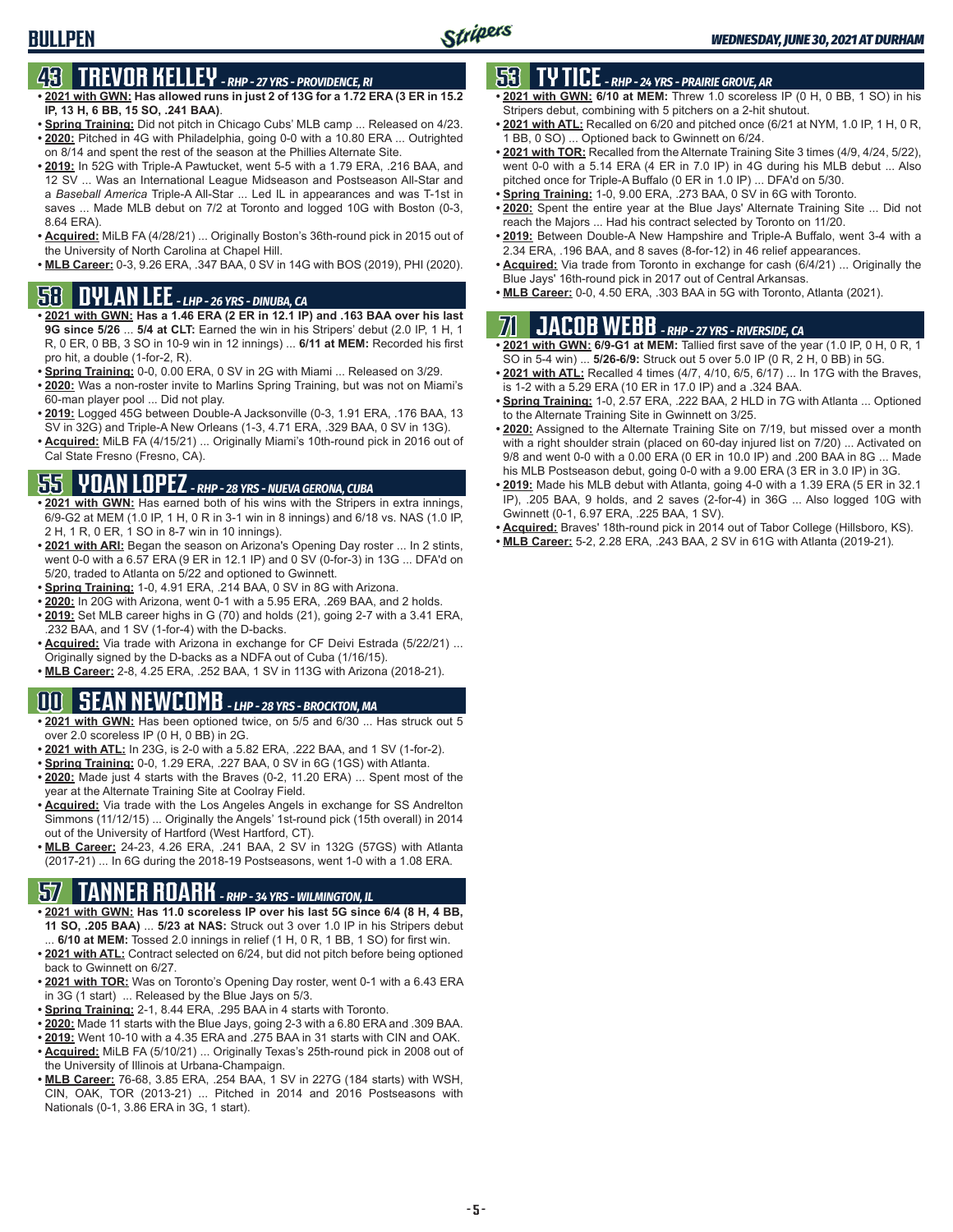#### Stripers **OFFENSE** *WEDNESDAY, JUNE 30, 2021 AT DURHAM TOTAL:* .242, 56 HR, .742 OPS *RISP:* .245, 14 HR, .742 OPS *RUNS/INNING: 1 2 3 4 5 6 7 8 9 X TOT Vs. LHP:* .256, 26 HR, .794 OPS *RISP/2O:* .205, 5 HR, .638 OPS **Stripers:** 38 25 15 27 23 26 26 32 20 10 242 *Vs. RHP:* .234, 30 HR, .709 OPS *LOADED:* .271, 3 HR, .872 OPS **Opponents:** 34 30 22 28 11 25 20 17 7 10 204

|                |                          |                |                          |                          |                          |                |                | <b>HOME RUNS</b>       |                                                 |                | <b>MULTI-GAMES</b> |                |
|----------------|--------------------------|----------------|--------------------------|--------------------------|--------------------------|----------------|----------------|------------------------|-------------------------------------------------|----------------|--------------------|----------------|
| <b>Player</b>  | 1R                       | 2R             | 3R                       | <b>GS</b>                | Tot.                     |                |                | Off LH Off RH Team W-L | Last HR with Gwinnett (Regular Season)          | <b>Hit</b>     | <b>RBI</b>         | <b>HR</b>      |
| Almonte        | $\overline{2}$           |                |                          |                          | 3                        |                |                | $3-0$                  | 5/30/21 vs. MEM, 1R (RH Connor Jones)           | 8              | 5                  |                |
| Arcia          | 8                        | 3              |                          |                          | 11                       | 6              | 5              | $6 - 3$                | 6/18/21 vs. NAS, 1R (RH Alec Bettinger)         | 16             | 8                  | $\overline{A}$ |
| <b>Brugman</b> | $\overline{\phantom{0}}$ |                |                          |                          |                          |                |                | $0 - 0$                |                                                 |                |                    |                |
| Camargo        | 2                        | $\overline{2}$ |                          |                          | 5                        | 3              | $\overline{2}$ | $2 - 2$                | 6/23/21-G1 at NOR, 2R (RH Spenser Watkins)      | 10             | 4                  | 4              |
| Casteel        |                          | 2              |                          |                          | 3                        | 2              |                | $2 - 1$                | 6/24/21 at NOR. GS (LH Zac Lowther)             | 4              | 5                  |                |
| Demeritte      | 4                        | $\overline{2}$ |                          |                          | 6                        | 4              | $\overline{2}$ | $5 - 1$                | 5/30/21 vs. MEM, 1R (LH Bernardo Flores Jr.)    |                | 4                  |                |
| Ervin          | $\overline{2}$           |                |                          |                          | 4                        | $\overline{2}$ | $\overline{2}$ | $3 - 1$                | 6/24/21 at NOR, 1R (RH Cody Carroll)            | 4              | 4                  | ٠              |
| Goins          |                          | ۰              | $\overline{\phantom{a}}$ | $\overline{\phantom{a}}$ |                          |                | ٠.             | $1 - 0$                | 5/4/21 at CLT, 1R (LH Kyle Kubat)               | 9              | 4                  | ۰              |
| Gore           |                          |                |                          |                          |                          |                |                | $0 - 0$                |                                                 | 2              |                    |                |
| Heredia        |                          |                |                          |                          |                          |                |                | $0 - 0$                |                                                 |                |                    |                |
| Inciarte       |                          |                |                          |                          |                          |                |                | $0 - 0$                |                                                 |                |                    |                |
| Jackson        | $\mathfrak{D}$           |                |                          |                          | 5                        | 4              |                | $3-0$                  | 6/9/21-G1 at MEM, 3R (LH Zack Thompson)         | $\overline{2}$ | 4                  | 4              |
| Kazmar Jr.     | 2                        |                |                          |                          | 4                        |                | 3              | $1 - 3$                | 6/6/21 vs. JAX, 1R (RH Parker Bugg)             | $\overline{2}$ | 3                  |                |
| Kipnis         |                          |                |                          |                          | 3                        |                | 3              | $2 - 1$                | 6/26/21 at NOR, 1R (RH Conner Greene)           | 5              | 3                  |                |
| Lucroy         |                          |                |                          |                          | $\overline{2}$           |                | $\overline{2}$ | $1 - 1$                | 6/10/21 at MEM, 3R (RH Grant Black)             | 4              | 3                  | $\sim$         |
| Martinez       | ۰.                       | ۰              |                          | $\overline{\phantom{a}}$ |                          |                |                | $0 - 0$                |                                                 | $\mathfrak{p}$ |                    |                |
| <b>Morales</b> |                          | ۰              |                          | $\overline{\phantom{a}}$ |                          |                |                | $1 - 0$                | 5/7/21 at CLT, 3R (RH Joe De Carlo)             |                |                    |                |
| Pache          |                          |                |                          |                          | $\overline{2}$           |                |                | $1 - 0$                | 6/10/21 at MEM, 2R (LH Tyler Webb), 2nd of Game | 2              | $\overline{2}$     |                |
| Sanchez        |                          |                |                          |                          |                          |                |                | $1 - 0$                | 6/16/21 vs. NAS, 3R (RH Miguel Sanchez)         | 3              | $\overline{2}$     |                |
| Snider         | 2                        |                |                          |                          | $\overline{2}$           |                | $\overline{2}$ | $2 - 0$                | 6/18/21 vs. NAS, 1R (RH Patrick Weigel)         |                |                    |                |
| Unroe          |                          | ۰              | $\overline{\phantom{a}}$ | $\overline{\phantom{a}}$ | $\overline{\phantom{0}}$ |                |                | $0 - 0$                | 7/19/19 vs. ROC, 1R (RH Drew Hutchison)         |                | ۰                  |                |
| Waters         | $\overline{2}$           |                |                          |                          | 3                        | $\overline{2}$ |                | $0 - 2$                | 5/19/21 at NAS, 1R/Leadoff (LH Wade LeBlanc)    | 9              | $\overline{2}$     | 4              |
| Total:         | 30                       | 15             | 8                        | 3                        | 56                       |                |                |                        |                                                 |                |                    |                |

#### *HOME RUN VARIANTS*

**Back-to-Back Homers (1x):** Almonte (GS) / Snider, 5/7 at CLT (1st Inning)

**Back-to-Back-to-Back Homers (1x):** Arcia (2R) / Camargo / Demeritte, 5/8 at CLT (6th Inning)

**Pinch Hit Homers (2x):** Demeritte, 5/12 vs. LOU (7th Inning) Casteel, 6/3 vs. JAX (7th Inning)

**Leadoff (Game) Homers (1x):** Waters, 5/19 at NAS

**Walk-Off Homers (1x):** Arcia (Solo), 5/16 vs. LOU (9th Inning)

*PINCH HITTERS* **Player AVG. AB H 2B 3B HR RBI** Almonte 1.000 1 1 0 0 0 2 Arcia --- 0 0 0 0 0 0 Casteel .158 19 3 1 0 1 4 Demeritte .400 5 2 1 0 1 1 Ervin .500 3 1 0 0 0 1 Goins .000 2 0 0 0 0 0 Gore 333 3 1 0 0 0 0 Kazmar Jr. 000 6 0 0 0 0 0 0<br>Lucrov 000 3 0 0 0 0 0 Lucroy .000 3 0 0 0 0 0 Morales .000 1 0 0 0 0 0 Pache --- 0 0 0 0 0 0 0 Sanchez .000 6 0 0 0 0 0 0 Snider .091 11 1 0 0 0 0 Unroe .000 4 0 0 0 0 0 **Totals: .141 64 9 2 0 2 8**

|                                                 |            |    |    |    |    | <b>STRIPERS BATTING BY MONTH</b> |           |            |            |            |
|-------------------------------------------------|------------|----|----|----|----|----------------------------------|-----------|------------|------------|------------|
|                                                 | <b>AVG</b> | G  | 2B | 3B | HR | <b>RBI</b>                       | <b>SB</b> | <b>OBP</b> | <b>SLG</b> | <b>OPS</b> |
|                                                 | .254       | 24 | 43 | 2  | 36 | 138                              | 24        | .366       | .445       | .811       |
| May:<br>June:<br>July:<br>August:<br>September: | .230       | 24 | 33 | 3  | 20 | 86                               | 23        | .310       | .357       | .667       |

| <b>HITTING STREAKS (10-PLUS GAMES)</b> |                     |                                        |  |  |
|----------------------------------------|---------------------|----------------------------------------|--|--|
| <b>Player</b>                          | <b>Length/Dates</b> | <b>Stats</b>                           |  |  |
| Arcia                                  | 13G (5/4-5/18)      | .393 (22-56), 4 2B, 7 HR, 17 R, 12 RBI |  |  |
|                                        |                     | <b>ON-BASE STREAKS (10-PLUS GAMES)</b> |  |  |
|                                        | <b>Length/Dates</b> | <b>Stats</b>                           |  |  |
| Player<br>Arcia                        | 14G (6/5-6/23)      | .333 (17-51), 6 BB                     |  |  |

.333 (12-36), 12 BB

Arcia 13G (5/4-5/18) .393 (22-56), 8 BB<br>Camargo 10G (5/4-5/23) .333 (12-36), 12 BB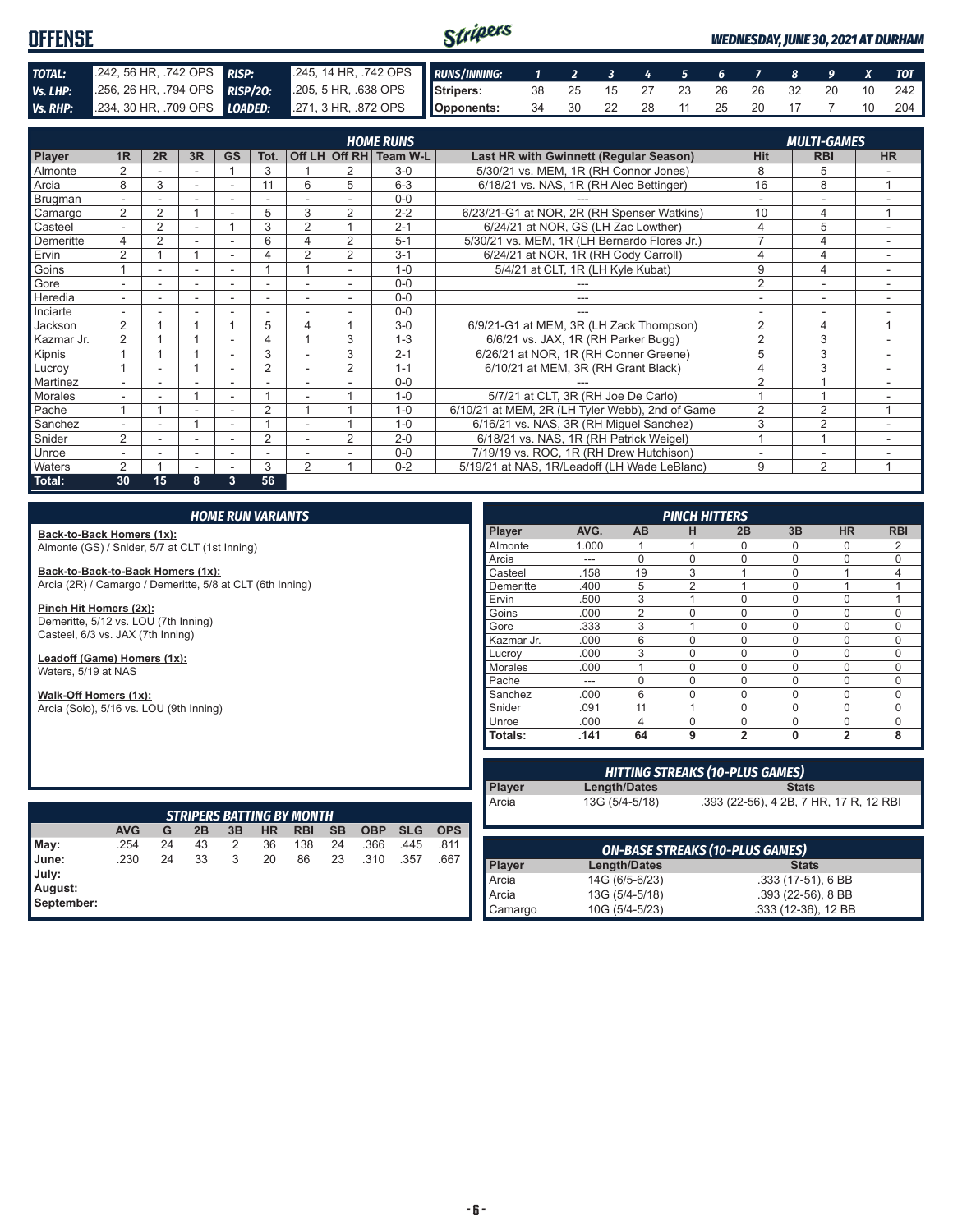# **13 ORLANDO ARCIA** *- SS - 26 YRS - ANACO, VENEZUELA*

*SEASON WITH GWN:*.307, 11 HR, 26 RBI, 5 SB, .915 OPS *HIT STREAK:* -1G

**OFFENSE**

- *6/29 @ DUR:*0-3, BB, SO *ROAD TRIP:* .286 (6-21), 2 R, RBI, SB **• Leaderboard:** Entering 6/30, ranks among Triple-A East top 10 in R (1st, 39), H (1st, 58), TB (2nd, 102), XBH (T-6th, 22), HR (T-8th, 11), and 2B (T-9th, 11).
- **• 2021 with GWN: 5/4-5/18:** Hit safely in each of his first 13G (.393, 7 HR, 17 R, 12 RBI, 2 SB, 1.301 OPS) ... **5/9 at CLT:** Tied GWN's single-game homer record with 3 solo blasts (3-for-4, 4 R, 4 RBI) ... **5/15 vs. LOU:** Launched game-winning solo HR (#6) in 8th ... **5/16 vs. LOU:** Blasted walk-off solo HR (#7) in 9th ... **6/10 at MEM:** Set season high with 4 hits (4-for-5, 2B, 2 R) ... **6/18 vs. NAS:** Went 3-for-5 with 3 XBH, including solo HR (#11) and game-tying double in 10th, scored walkoff winning run ... **6/5-6/23:** Posted a team-best 14G on-base streak, batting .333 (17-for-51, 4 2B, 3 HR, 11 R, 8 RBI, 1 SB, 6 BB) in that span.
- **• 2021 with MIL:** Was on Milwaukee's Opening Day roster and batted .091 (1-for-11, 1 RBI) in 4G before being traded to Atlanta on 4/6 (sent to Alternate Site).
- **• Spring Training:** .191, 4 2B, 4 R, 6 RBI, .517 OPS in 19G with Milwaukee. **• 2020:** Spent 59 games with the Brewers, batting .260 (10 2B, 1 3B, 5 HR, 22 R, 20
- RBI, 2 SB) ... Played in 2 Postseason games (.143, 1-for-7, 1 HR, 2 RBI).
- **• Acquired:** Via trade with Milwaukee in exchange for RHP Chad Sobotka and RHP Patrick Weigel (4/6/21) ... Originally signed by Milwaukee as a NDFA (10/22/10).
- **• MLB Career:** .244, 69 2B, 7 3B, 42 HR, 180 RBI, 39 SB in 542G with Milwaukee (2016-21) ... Played in the Postseason from 2018-20 (.295, 4 HR, 6 RBI in 13G).

### **17 JOHAN CAMARGO** *- INF - 27 YRS - PANAMA CITY, PANAMA*

*SEASON WITH GWN:*.308, 5 HR, 18 RBI, 0 SB, .896 OPS *HIT STREAK:* 2G (6/27-) *6/29 @ DUR:* 1-3, RBI *ROAD TRIP:* .261 (6-23), 2B, HR, 4 R, 4 RBI **• Leaderboard:** Entering 6/30, ranks among Triple-A East top 10 in OBP (5th, .412),

- R (T-9th, 29), and AVG (10th, .308). **• 2021 with GWN: Has hit safely in 13 of 16G since 6/10, batting .367 (22-for-**
- **60, 3 2B, 1 3B, 2 HR, 11 R, 8 RBI, .983 OPS)** ... **5/4-5/22:** Hit safely in each of his first 9G (.364, 2 2B, 3 HR, 13 R, 8 RBI) ... **5/8 at CLT:** Notched his first career multi-homer game (2-for-4, 2 HR, 2 RBI) ... **6/5 vs. JAX:** Started 5-4-3 triple play, Gwinnett's first since 5/28/19 at TOL ... **6/10 at MEM:** Homered for first time since 5/8 (2-run, #4) in 4-for-5, 2-RBI effort.
- **• Gwinnett Career:** Has hits in 68 of 90G (75.6%) since 2017, batting .331 (116-for-350, 23 2B, 2 3B, 14 HR, 62 R, 60 RBI, 1 SB, .930 OPS).
- **• 2021 with ATL:** In 5 stints with the Braves, batting .000 (0-for-15, 1 R) in 14G.
- **• Spring Training:** .186, 2 2B, 1 HR, 4 R, 3 RBI in 18G with Atlanta.
- **• 2020:** Made Braves' Opening Day roster and batted .200 (8 2B, 4 HR, 16 R, 9 RBI) in 35G ... Added to the NLCS roster in place of injured Adam Duvall prior to Game 2 and played in 4G (.250, 2-for-8, 1 2B, 1 RBI).
- **• Acquired:** NDFA (7/2/10) out of Panama City, Panama.
- **• MLB Career:** .258, 68 2B, 4 3B, 34 HR, 144 RBI, 2 SB in 360G with Atlanta (2017- 21) ... Played in 2018 and 2020 Postseasons (.087, 1 2B, 1 RBI in 8G).

## **9 RYAN CASTEEL** *- 1B/C - 30 YRS - CHATTANOOGA, TN*

- *SEASON WITH GWN:*.250, 3 HR, 16 RBI, 0 SB, .794 OPS *HIT STREAK:* -1G *6/29 @ DUR:*DNP *ROAD TRIP:* .125 (1-8), HR, R, 5 RBI
- **• 2021 with GWN: 5/15-5/18:** Had 6 RBI in 3G span, including 5/15 vs. LOU (1-for-2, GW 3-run double, 3 RBI) and 5/16 vs. LOU (1-for-3, HR, 2 RBI) ... **6/2 vs. JAX:** Notched a pinch-hit 2-run double ... **6/3 vs. JAX:** Hit a pinch-hit 2-run HR (#2) ... **6/24 at NOR:** Crushed game-winning grand slam (#3) in 6-2 victory (1-for-4, 4 RBI), his 2nd career slam (first since 7/20/13 with Adv-A Modesto).
- **• Spring Training:** Did not play in Atlanta's MLB camp.
- **• 2020:** Was not on the Braves' 60-man player pool ... Did not play.
- **• 2019:** Played 118G with Double-A Mississippi, batting .263 (21 2B, 2 3B, 21 HR, 73 RBI, .811 OPS) ... Ranked 2nd in the Southern League in homers and RBI, 3rd in slugging (.477) ... Was his 2nd career 20-homer season (hit 22 in 2013).
- **• Acquired:** MiLB FA (3/14/21) ... Originally Colorado's 17th-round pick in 2010 out of Cleveland State Community College (Cleveland, TN).

### **18 PHILLIP ERVIN** *- OF - 28 YRS - MOBILE, AL*

*SEASON WITH GWN:*.173, 4 HR, 16 RBI, 7 SB, .628 OPS *HIT STREAK:* -2G

*6/29 @ DUR:*DNP *ROAD TRIP:* .077 (1-13), HR, 2 R, 2 RBI

- **• 2021 with GWN: 6/2 vs. JAX:** Hit a decisive 3-run HR (#1) and tallied a seasonhigh 4 RBI (1-for-4, R) ... **6/13 at MEM:** Belted a game-tying 2-run HR (#2) with 2 outs in the 9th of an eventual 7-6 loss (1-for-3, 1 R, 2 RBI).
- **• Spring Training:** .276, 0 HR, 2 RBI, 1 SB, .647 OPS in 18G with Atlanta ... DFA'd on 3/28, outrighted to the Alternate Training Site on 4/3.
- **• 2020:** Between Cincinnati and Seattle, hit .149 with 3 2B, 4 RBI, 1 SB in 37G ... DFA'd by the Reds (8/28), Mariners (12/16), and Chicago Cubs (2/20/21).
- **• Acquired:** Off waivers from the Chicago Cubs (2/22/21) ... Originally Cincinnati's
- 1st-round pick (27th overall) in 2013 out of Samford University (Homewood, AL). **• MLB Career:** .247, 26 2B, 8 3B, 17 HR, 68 RBI, 15 SB in 237G with CIN, SEA
- (2017-20) ... Talled 7 of his 8 career triples in 2019 (ranked 7th in NL).

## **8 RYAN GOINS** *- INF - 33 YRS - TEMPLE, TX*

*SEASON WITH GWN:*.273, 1 HR, 17 RBI, 0 SB, .726 OPS *HIT STREAK:* 8G (6/18-)

- *6/29 @ DUR:*1- 4, RBI, 2 SO *ROAD TRIP:* .421 (8-19), 2B, 3 R, 3 RBI **• 2021 with GWN: Batting .317 (20-for-63, 3 2B, 7 R, 7 RBI) in 20G in June, including an active 8G hitting streak since 6/18 (.400, 10-for-25)** ... **5/4 at CLT:** Hit Gwinnett's first homer of the season (opposite field, solo) ... **5/12 vs. LOU:** Set season highs for hits (3-for-4) and RBI (3) ... **5/27-6/9:** Posted a 7G hitting streak (.375, 9-for-24, 2 2B, 3 R, 2 RBI).
- **• Triple-A Career:** Has played for BUF (2013-16), LHV (2018), CLT (2019), and GWN (2021) ... Was teammates with MGR Matt Tuiasosopo in 2014 with BUF.
- **• Spring Training:** .391, 2 2B, 0 HR, 5 RBI, 0 SB, .960 OPS in 16G with Atlanta.
- **• 2020:** Played in 14G with the Chicago White Sox, batting .000 (0-for-9, 4 R) ... Spent most of the year at the Alternate Training Site in Schaumburg, IL.
- **• Acquired:** MiLB FA (2/25/21) ... Originally Toronto's 4th-round pick in 2009 out of Dallas Baptist University (Dallas, TX).
- **• MLB Career:** .228, 71 2B, 12 3B, 22 HR, 158 RBI in 555G with TOR, KC, CWS (2013-20) ... Played for TOR in 2015-16 Postseasons (.146, 1 HR, 5 RBI in 14G).

### **5 TERRANCE GORE** *- OF - 30 YRS - MACON, GA*

*SEASON WITH GWN:*.250, 0 HR, 0 RBI, 12 SB, .681 OPS *HIT STREAK:* -1G

- *6/28 @ DUR:*DNP *ROAD TRIP:* .000 (0-3), SB **• Leaderboard:** Entering 6/30, ranks among Triple-A East top 10 in SB (T-3rd, 12). **• 2021 with GWN:** Is 12-for-13 (92.3%) in stolen base attempts over 17G, has a pair of 2-steal games (5/18 at NAS, 6/18 vs. NAS) ... **6/9-G2 at MEM:** Stole 3rd and scored winning run in 8th inning of 3-1 victory.
- **• Spring Training:** Did not play in Atlanta's MLB camp.
- **• 2020:** Logged 2G in his lone season with the Los Angeles Dodgers (0 PA).
- **• Acquired:** MiLB FA (2/18/21) ... Originally Kansas City's 20th-round pick in 2011 out of Gulf Coast Community College (Panama City, FL).
- **• MLB Career:** .224, 2 2B, 1 3B, 0 HR, 1 RBI, 40 SB in 102G with KC, CHC, LAD (2014-20) ... Played in the Postseason with KC (2014-15) and CHC (2018), going 0-for-2 with 3 R, 5 SB ... Won World Series with the Royals in 2015.

# **56 ALEX JACKSON** *- C - 25 YRS - SAN DIEGO, CA*

|                   | <b>SEASON WITH GWN: .242, 5 HR, 14 RBI, 1 SB, 1.138 OPS</b> | <b>HIT STREAK:</b> $1G(6/9-)$ |
|-------------------|-------------------------------------------------------------|-------------------------------|
| $6/29$ @ DUR: DNP |                                                             | <b>ROAD TRIP:</b> $---(0-0)$  |

- **• MLB Rehab:** Placed on Atlanta's 10-day IL on 5/2 (strained left hamstring) ... Transferred to 60-day IL on 6/24 ... Assigned to rehab with Gwinnett twice, on 5/21 and 6/30.
- **• 2021 with GWN: In last 7G since 5/27, batting .320 (8-for-25, 1 2B, 1 3B, 5 HR, 7 R, 14 RBI, 1.459 OPS)** ... **5/27 vs. MEM:** Set career highs in HR (3) and RBI (7) in 4-for-4 effort ... **6/9-G1 at MEM:** Belted a GW 3-run HR (#5) in 5-4 win.
- **• Gwinnett Career:** Has 36 HR in 130G since 2018 (.224, 96 RBI, .838 OPS) ... Hit a career-high 28 HR over just 85G with the Stripers in 2019.
- **• 2021 with Atlanta:** Made the Braves' Opening Day roster for the first time in his career ... Hit .043 (1-for-23, 2 R) in 10G prior to the injury.
- **• Spring Training:** .194, 2 2B, 2 HR, 8 RBI, .716 OPS in 14G with Atlanta.
- **• 2020:** Spent most of the year at the Alternate Training Site in Gwinnett ... In 5G with Atlanta, batted .286 (2-for-7, 1 2B).
- **• Acquired:** Via trade with Seattle in exchange for RHP Max Povse and RHP Rob Whalen (11/28/16) ... Originally the Mariners' 1st-round pick (6th overall) in 2014 out of Rancho Bernardo High School (San Diego, CA).
- **• MLB Career:** .070, 1 2B, 2 R, 0 RBI in 19G with Atlanta (2019-21).

# **4 SEAN KAZMAR JR.** *- INF - 36 YRS - VALDOSTA, GA*

*SEASON WITH GWN:*.200, 4 HR, 14 RBI, 1 SB, .630 OPS *HIT STREAK:* 3G (6/26-)

| 6/29 @ DUR: 1-3, BB, SO | <b>ROAD TRIP:</b> $.214(3-14)$                                                       |
|-------------------------|--------------------------------------------------------------------------------------|
|                         | • 2021 with GWN: 5/25 vs. MEM: Lined a walk-off single in the 9th for a 2-1 win, his |
|                         | first career walk-off RBI with Gwinnett  6/6 vs. JAX: Tied Joey Terdoslavich for     |

- 3rd on Gwinnett's career home run list (#41, 1-for-4, 1 RBI). **• Gwinnett Career:** Batting .266 (638-for-2400, 131 2B, 12 3B, 41 HR, 290 R, 284 RBI, 24 SB) in 699G over 8 seasons ... Leads in career G, AB, H, TB (915), 2B, R, RBI ... Ranks 2nd in career 3B (12) ... Ranks T-3rd in career HR (41).
- **• 600 Club:** His 638 hits are 4th-most in Richmond/Gwinnett history (Larry Whisenton leads with 657) ... Is one of 5 in RICH/GWN history with 600 hits.
- **• 2021 with ATL:** Contract selected on 4/17, has spent 2 stints with Atlanta (4/17- 4/23, 5/4-5/7), going 0-for-2 ... Pinch hit on 4/17 at the Chicago Cubs, marking his first MLB appearance in 4,589 days since 9/23/08 with San Diego ... The last player with a bigger gap between MLB appearances was Ralph Winegarner (13 years, 14 days between 6/23/36 with CLE and 7/7/49 with STL).
- **• Spring Training:** .409, 3 HR, 9 RBI, 0 SB, 1.415 OPS in 25G with Atlanta.
- **• 2020:** Was an NRI to Braves Spring Training, but not on 60-man player pool.
- **• Acquired:** MiLB FA (12/7/20) ... Originally San Diego's 5th-round pick in 2004 out of the College of Southern Nevada.
- **• MLB Career:** .195, 1 2B, 0 3B, 0 HR, 2 RBI in 22G with San Diego (2008) and Atlanta (2021).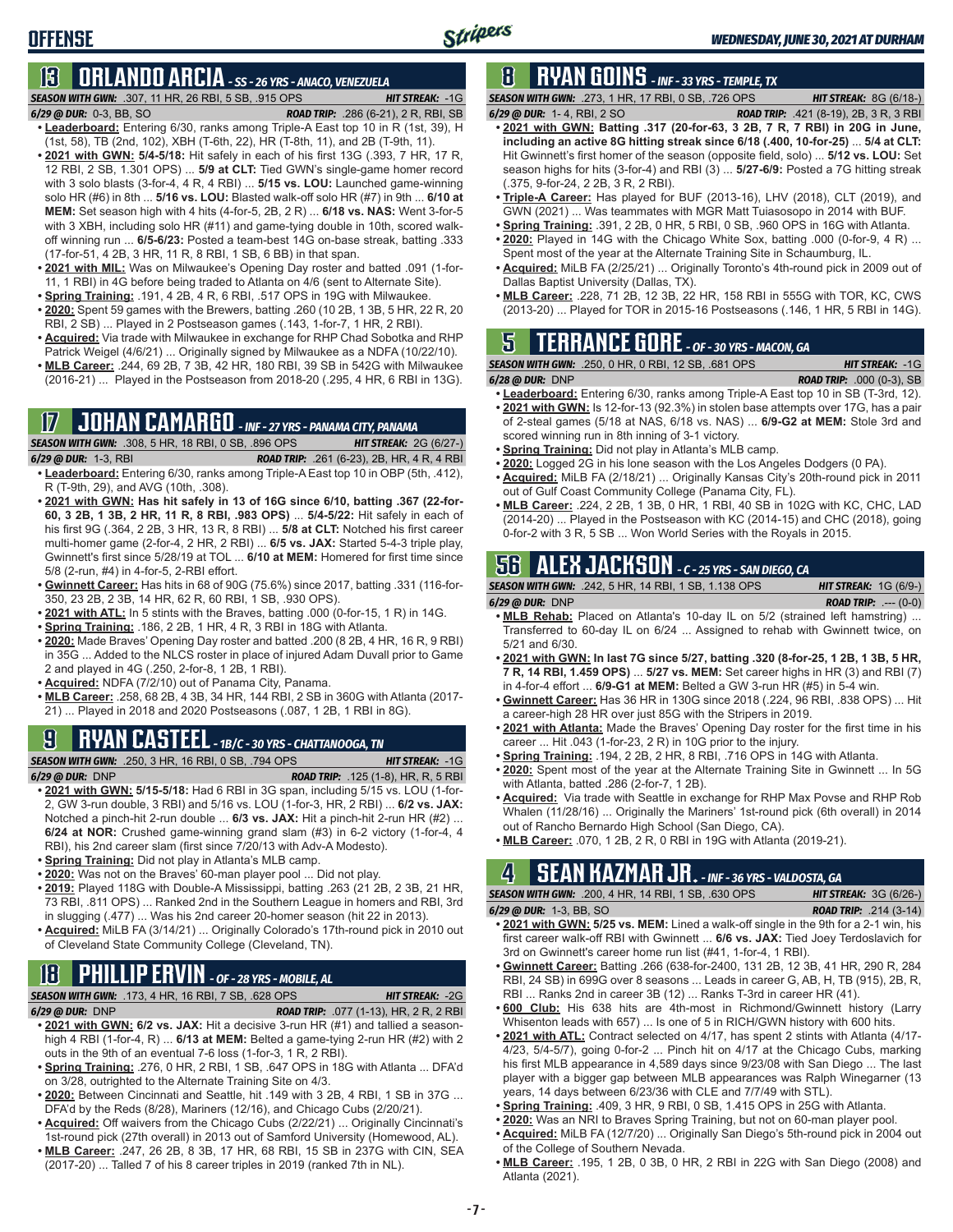# **22 JASON KIPNIS** *- INF - 34 YRS - NORTHBROOK, IL*

**OFFENSE**

*SEASON WITH GWN:*.263, 3 HR, 9 RBI, 0 SB, .818 OPS *HIT STREAK:* 2G (6/26-)

- *6/29 @ DUR:*1-2, 2B, 2 R, BB, SO *ROAD TRIP:* .294 (5-17), 3 2B, HR, 3 R, RBI **• 2021 with GWN: 5/28 vs. MEM:** Belted a decisive 3-run HR (#1, 2-for-3, 3 RBI)
- 6/16 at NAS: Hit another game-winning HR (#2), a 2-run shot (2-for-4,, 2 RBI). **• Spring Training:** .241, 1 2B, 1 HR, 2 R, 3 RBI in 12G with Atlanta ... Released on 3/27, re-signed to MiLB deal on 3/29.
- **• 2020:** In his lone season with the Chicago Cubs, hit .237 (8 2B, 1 3B, 3 HR, 16 RBI, 1 SB) in 44G ... Played in 2G during the Postseason (0-for-3, 1 BB, 1 SO) ... Elected Free Agency on 10/28.
- **• Acquired:** MiLB FA (3/29/21) ... Originally Cleveland's 2nd-round pick in 2009 out of Arizona State University (Tempe, AZ).
- **• MLB Career:** .260, 260 2B, 24 3B, 126 HR, 545 RBI, 136 SB in 1,165G with CLE, CHC (2011-20) ... Was 2-time AL All-Star with the Indians (2013, 2015) ... Hit .192 (3 2B, 1 3B, 4 HR, 9 RBI) in 26G during the Postseason with CLE (2013, 2016-18) and CHC (2020).

### **62 JONATHAN LUCROY** *- C - 35 YRS - EUSTIS, FL*

*SEASON WITH GWN:*.232, 2 HR, 15 RBI, 0 SB, .694 OPS *HIT STREAK:* 3G (6/24-)

- *6/29 @ DUR:*1-3, BB, SO *ROAD TRIP:* .333 (3-9), 2B, R **• 2021 with GWN: 5/26 vs. MEM:** Went 2-for-4 with a 3-run double and 4 RBI ... **6/10 at MEM:** Blasted a 3-run HR (#2, 2-for-3, 3 RBI) ... **6/18 at NAS:** Hustled up
- the 1B line to force walk-off throwing error (Keston Hiura) in 8-7 win. **• 2021 with WSH:** Signed by Washington on 4/6, played 5G (.357, 5-for-14, 1 2B, 2
- RBI) ... DFA'd on 4/12, outrighted and elected free agency on 4/14. • **Spring Training:** 333, 1 2B, 1 R, .867 OPS in 14G with Chicago White Sox ...
- Released on 3/30 (had signed a MiLB deal on 2/11).
- **• 2020:** Signed by Boston to a MiLB deal on 2/19 ... Contract selected on 7/17 and played in 1G (7/24 vs. BAL, no AB) ... DFA'd on 7/29, released on 9/15 ... Signed with Philadelphia on 9/15 and joined Alternate Site (no MLB call-up).
- **• Acquired:** MiLB FA (5/17/21) ... Originally Milwaukee's 3rd-round pick in 2007 out of the University of Louisiana-Lafayette.
- **• MLB Career:** .274, 217 2B, 24 3B, 108 HR, 547 RBI, 30 SB in 1,208G with MIL, TEX, COL, OAK, LAA, CHC, BOS, WSH (2010-21) ... 2-time NL All-Star (2014, 2016 with MIL) ... Played in Postseason for MIL (2011), TEX (2016), COL (2017), OAK (2018), batting .235 with 1 HR, 6 RBI in 15G.

#### **20 JONATHAN MORALES** *- C - 26 YRS - ARROYO, PUERTO RICO*

*SEASON WITH GWN:*.111, 1 HR, 6 RBI, 0 SB, .294 OPS *HIT STREAK:* 1G (6/27-) *6/29 @ DUR:*DNP *ROAD TRIP:* .182 (2-11)

- **• 2021 with GWN: 5/7 at CLT:** Tied his single-game career high with 5 RBI, going 2-for-6 with a 3-run HR (#1) in the 9th.
- **• Spring Training:** .250, 0 HR, 1 RBI, 0 SB, 1.200 OPS in 12G with Atlanta.
- **• 2020:** Spent entire year at Braves Alternate Site in Gwinnett (no MLB debut) ... Played for Caguas of the Puerto Rican Winter League (.394, 3 HR, 9 RBI in 13G), earning PWL Postseason All-Star honors.
- **• 2019:** Hit .240 (13 2B, 2 HR, 27 R, 25 RBI) in 80G between Double-A Mississippi and Gwinnett ... Logged 1 game during the IL Playoffs (0-for-1, BB).
- **• Acquired:** Braves' 25th-round pick in 2015 out of Miami-Dade Community College.

## **15 CRISTIAN PACHE** *- OF - 22 YRS - SANTO DOMINGO CENTRO, D.R.*

*SEASON WITH GWN:*.213, 2 HR, 7 RBI, 1 SB, .650 OPS *HIT STREAK:* 1G (6/29-) *6/29 @ DUR:* 1-4 *ROAD TRIP:* .111 (2-18), RBI

- **• MLB.com Prospect Ranks:** #1 (Braves Top 30), #10 (Top 100).
- **• 2021 with GWN: 5/29-6/1:** Joined Stripers on a rehab assignment, played 1G before being activated and optioned on 6/2 ... **6/5 vs. JAX:** Went 3-for-6 with 2 doubles, including game-tying 2-run double in 9th ... **6/10 at MEM:** Tallied his first career multi-homer game (3-for-5, 2 HR, 3 R, 4 RBI).
- **• 2021 with ATL:** On Atlanta's Opening Day roster for the first time ... Hit .111 (3 2B, 1 HR, 6 R, 4 RBI) in 22G ... Placed on IL twice, on 4/14 and 5/14 ... Was at the Alternate Training Site from 4/24-4/30.
- **• Spring Training:** .184, 2 2B, 1 3B, 4 R, 3 RBI, 2 SB in 17G with Atlanta.
- **• 2020:** Spent most of the year at the Braves Alternate Training Site ... Made his MLB debut on 8/21 vs. Philadelphia (1-for-4) ... Played just 2G during regular season (.250) ... Also made MLB Postseason debut (.182, 1 2B, 1 HR, 4 R, 4 RBI in 12G).
- **• 2019:** Between Mississippi (104G) and Gwinnett (26G), hit .277 (36 2B, 9 3B, 12 HR, 63 R, 61 RBI, 8 SB, .802 OPS) in 130G ... Named a Southern League Postseason All-Star and MLB All-Star Futures Game participant.
- **• Acquired:** NDFA (7/4/15) out of Santo Domingo Centro, D.R.
- **• MLB Career:** .119, 3 2B, 0 3B, 1 HR, 4 RBI, 0 SB in 24G with Atlanta (2020-21).

#### **2 YOLMER SANCHEZ** *- INF - 29 YRS - MARACAY, VENEZUELA SEASON WITH GWN:*.186, 1 HR, 11 RBI, 3 SB, .544 OPS *HIT STREAK:* 1G (6/29-)

*6/29 @ DUR:*1-4, SO *ROAD TRIP:* .211 (4-19), RBI

- **• 2021 with GWN: 5/7 at CLT:** Went 3-for-5 with 3 runs, 3 RBI and Gwinnett's first triple of the year ... **6/9-G2 at MEM:** Stole home plate as part of a double-steal with Drew Waters, scored the tying run in 3-1 win (1-for-2, R, SB) ... **6/16 vs. NAS:** After going 30G without a homer, launched his 1st of the year (3-run, 1-for-2, 3 RBI).
- **• Spring Training:** .190, 0 XBH, 2 RBI, 1 SB, .451 OPS in 15G with Baltimore ... DFA'd on 3/27, released on 3/30.
- **• 2020:** Played 11G with the Chicago White Sox, batting .313 (3 2B, 1 HR, 1 RBI, 1.164 OPS) ... Made his MLB Postseason debut in the ALWCS (1G, no at-bat).
- **• Acquired:** MiLB FA (3/31/21) ... Originally a NDFA with Chi. White Sox (5/29/09). **• MLB Career:** .245, 113 2B, 24 3B, 32 HR, 215 RBI, 30 SB in 657G with the Chi.
- White Sox (2014-20) ... Won an AL Gold Glove in 2019 (.987 FPCT at 2B).

# **26 TRAVIS SNIDER** *- OF/INF - 33 YRS - KIRKLAND, WA*

*SEASON WITH GWN:*.161, 2 HR, 4 RBI, 0 SB, .619 OPS *HIT STREAK:* -2G

- *6/29 @ DUR:* DNP *ROAD TRIP:* .091 (1-11) **• 2021 with GWN: 5/5-5/9:** Drew 8 walks in his first 3G ... **6/3 vs. JAX:** Recorded first multi-hit game (2-for-3, R) ... **6/18 vs. NAS:** Homered for the first time since 5/7 at CLT, a solo shot (#2) as part of 6-run comeback in 8-7 win (1-for-3, 2 RBI).
- **• Spring Training:** Did not play in Atlanta's MLB camp.
- **• 2020:** Signed by Miami on 7/24 and reported to the Marlins' Alternate Training Site in Jupiter, FL, but was released on 8/27 and did not reach the Majors.
- **• 2019:** Played for Triple-A Reno in Arizona's system (.294, 22 2B, 4 3B, 11 HR, 41 RBI, 3 SB, .899 OPS in 93G).
- **• Acquired:** MiLB FA (2/26/21) ... Originally Toronto's 1st-round pick (14th overall) in 2006 out of Henry M. Jackson High School (Mill Creek, WA).
- **• MLB Career:** .244, 100 2B, 7 3B, 54 HR, 212 RBI, 22 SB in 630G with TOR, PIT (2008-15) ... Played for PIT in the Postseason from 2013-15 (.250, 1-for-4 in 3G).

# **11 Drew WATERS** *- OF - 22 YRS - ATLANTA, GA*

*SEASON WITH GWN:*.230, 3 HR, 10 RBI, 12 SB, .682 OPS *HIT STREAK:* -1G

- *6/29 @ DUR:*0-4, R, SB, BB, 4 SO *ROAD TRIP:* .040 (1-25), 4 R, 4 SB
- **• Leaderboard:** Entering 6/30, ranks among Triple-A East top 10 in SB (T-3rd, 12). **• Futures Game:** Will play for the NL Team in the 2021 SiriusXM All-Star Futures
- Game on 7/11 at Coors Field ... Is the 7th active Gwinnett player selected to the game (1st since RHP Touki Toussaint in 2018).
- **• MLB.com Prospect Ranks:** #2 (Braves Top 30), #26 (Top 100 Prospects).
- **• 2021 with GWN: 5/15-6/10:** Hit .316 (25-for-79, 4 2B, 3 HR, 16 R, 9 RBI, 6 SB, .906 OPS) in 21G ... **5/18 at NAS:** Recorded his first career multi-HR game (3-for-5, 2 HR, 3 RBI) and became the first GWN player to homer from both sides of the plate since Mel Rojas Jr. (7/7/16 at CLT) ... **5/19 at NAS:** Fell a triple shy of the cycle in his first 4-hit game at Triple-A (4-for-5, 2B, HR, 2 R, 2 RBI, 2 SB) ... **6/9-G2 at MEM:** Lined RBI single in 8th (2-for-3, R, RBI) for last-at-bat 3-1 win.
- **• Spring Training:** .500, 1 2B, 0 HR, 2 RBI, 1 SB in 4G with Atlanta.
- **• 2020:** Spent entire year at Braves Alternate Site in Gwinnett (no MLB debut). **• 2019:** Hit .309 (40 2B, 9 3B, 7 HR, 80 R, 52 RBI, 16 SB) in 134G with Double-A
- Mississippi and Gwinnett ... Won Southern League Batting Title (.319, best in MIS history) and Most Valuable Player (1st in MIS history) ... Ranked among MiLB top 5 in doubles (T-3rd, 40) and hits (5th, 163).
- **• Acquired:** Braves' 2nd-round pick in 2017 out of Etowah High School (Woodstock, GA) ... Named Gatorade Georgia Baseball Player of the Year in 2017.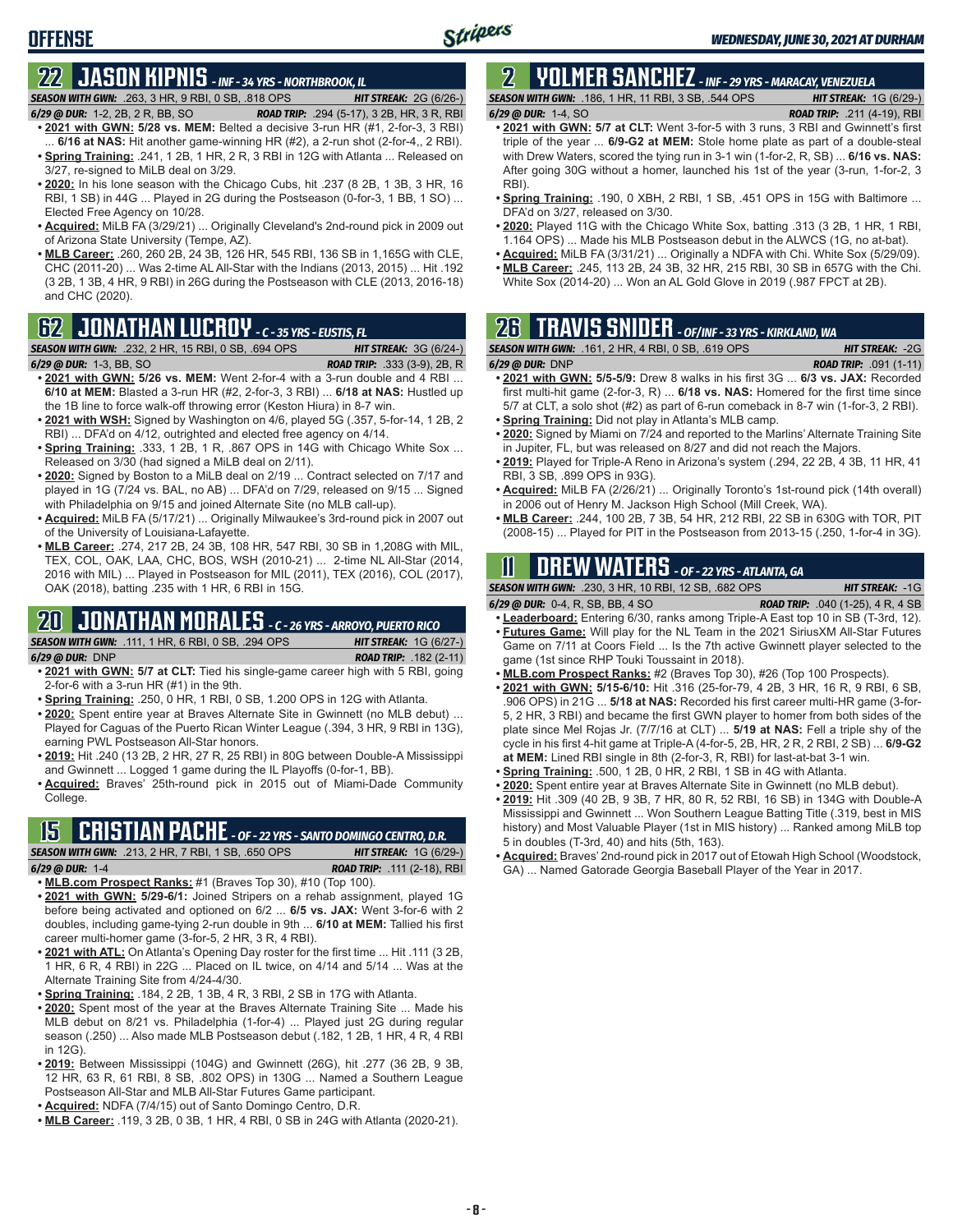#### **SEASON SUMMARY**



**HITTING (GAME):**

#### **TEAM HIGHS & LOWS**

| <b>OFFENSE:</b>                                            |  |
|------------------------------------------------------------|--|
|                                                            |  |
|                                                            |  |
|                                                            |  |
|                                                            |  |
|                                                            |  |
|                                                            |  |
|                                                            |  |
|                                                            |  |
|                                                            |  |
|                                                            |  |
|                                                            |  |
|                                                            |  |
|                                                            |  |
|                                                            |  |
|                                                            |  |
|                                                            |  |
|                                                            |  |
| <b>PITCHING:</b>                                           |  |
|                                                            |  |
|                                                            |  |
|                                                            |  |
|                                                            |  |
|                                                            |  |
|                                                            |  |
|                                                            |  |
| Most Home Runs Allowed, Game 3 (5x, last: 6/25 at Norfolk) |  |

Most Hit Batsmen, Game ..........................................................3 (6/11 at Memphis) Most Wild Pitches, Game ............................................ 3 (3x, last: 5/21 at Nashville)

Most Double Plays Turned, Game .............................3 (2x, last: 5/29 vs. Memphis) Most Triple Plays Turned, Game .......................................... 1 (6/5 vs. Jacksonville) Most Errors, Game ..................................................................3 (5/15 vs. Louisville) Most Stolen Bases Allowed, Game ......................................... 3 (6/17 vs. Nashville) Most Caught Stealing, Game ..........................................1 (8x, last: 6/27 at Norfolk)

**TEAM MISCELLANEOUS** Largest Margin of Victory........................................ 18 Runs (5/7 at Charlotte, 19-1) Largest Margin of Defeat ....................................... 6 Runs (6/23-G1 at Norfolk, 3-9) Largest Comeback Win ................................... 6 Runs (6/18 vs. Nashville, 0-6, 8-7) Largest Blown Lead (Loss)...................3 Runs (2x, last: 6/13 at Memphis, 4-1, 6-7) Longest Game, Innings .............................................................12 (5/4 at Charlotte) Longest Game, Time ..............................................................4:26 (5/4 at Charlotte) Longest 9.0-Inning Game, Time ...........................................3:41 (6/11 at Memphis) Shortest 9.0-Inning Game, Time ..........................................2:09 (5/22 at Nashville) Largest Home Attendance ................................................ 4,184 (6/18 vs. Nashville) Largest Road Attendance .................................................10,716 (5/22 at Nashville) Longest Total Delay..............................................................1:15 (6/11 at Memphis) Long Multi-Game Scoring Drought .........................................18 Innings (5/22-5/25) Long Multi-Game Scoreless Streak ..........................................16 Innings (6/9-6/11)

#### **INDIVIDUAL HIGHS & LOWS**

| PITCHING (GAME): |  |
|------------------|--|
|                  |  |
|                  |  |
|                  |  |
|                  |  |
|                  |  |
|                  |  |
|                  |  |
|                  |  |
|                  |  |
|                  |  |
|                  |  |

#### **DEFENSE (GAME):**

Home Runs (Relief).............................................. 1 (21x, last: Lee, 6/26 at Norfolk) Low-Hit 9.0 IP CG.............................................................................................None Low-Run 9.0 IP CG ..........................................................................................None

#### **STREAKS**

#### **PITCHING (LONGEST IN 2021 ONLY):**

#### **LAST TIME IT HAPPENED (GWINNETT REGULAR-SEASON HISTORY)**

#### **INDIVIDUAL OFFENSE:**

**DEFENSE:**

|                             | Back-to-Back-to-Back Homers  Arcia/Camargo/Demeritte (5/8/21 at Charlotte) |
|-----------------------------|----------------------------------------------------------------------------|
|                             |                                                                            |
|                             |                                                                            |
|                             |                                                                            |
|                             |                                                                            |
|                             |                                                                            |
|                             |                                                                            |
|                             |                                                                            |
|                             |                                                                            |
|                             |                                                                            |
|                             |                                                                            |
|                             |                                                                            |
| <b>INDIVIDUAL PITCHING:</b> |                                                                            |
|                             |                                                                            |

| 9.0-Inning No-Hitter (Comb.) Wooten/Marksberry/Ramirez (6/30/16 at Louisville) |  |
|--------------------------------------------------------------------------------|--|
|                                                                                |  |
|                                                                                |  |
| 21 Consecutive Saves Converted Jairo Asencio (9/6/09-8/8/11)                   |  |
| 25.0-Inning Scoreless Streak Stephen Marek, 25.1 IP (6/6/10-8/2/10)            |  |
|                                                                                |  |

#### **- 9 -**

| <b>TEAM OFFENSE:</b>         |                                 |
|------------------------------|---------------------------------|
|                              |                                 |
|                              |                                 |
|                              |                                 |
|                              |                                 |
|                              |                                 |
|                              |                                 |
|                              |                                 |
|                              |                                 |
|                              |                                 |
|                              |                                 |
|                              |                                 |
|                              |                                 |
|                              |                                 |
|                              |                                 |
| <b>TEAM PITCHING:</b>        |                                 |
|                              |                                 |
| 10 Runs Allowed in an Inning | $4/9/13$ at Durham (1st Inning) |

| No-Hitter …………………………………………………………………………………6/30/16 at Louisville |  |
|----------------------------------------------------------------|--|
|                                                                |  |
|                                                                |  |
|                                                                |  |
|                                                                |  |
|                                                                |  |

#### **TEAM DEFENSE:**

| Turn a Triple Play 6/5/21 vs. Jacksonville (Camargo-Kipnis-Snider) |
|--------------------------------------------------------------------|
|                                                                    |

#### **TEAM MISCELLANEOUS:**

| 21-Run Margin of Defeat…………………………………7/13/12 at Louisville (Lost 1-22) |
|-----------------------------------------------------------------------|